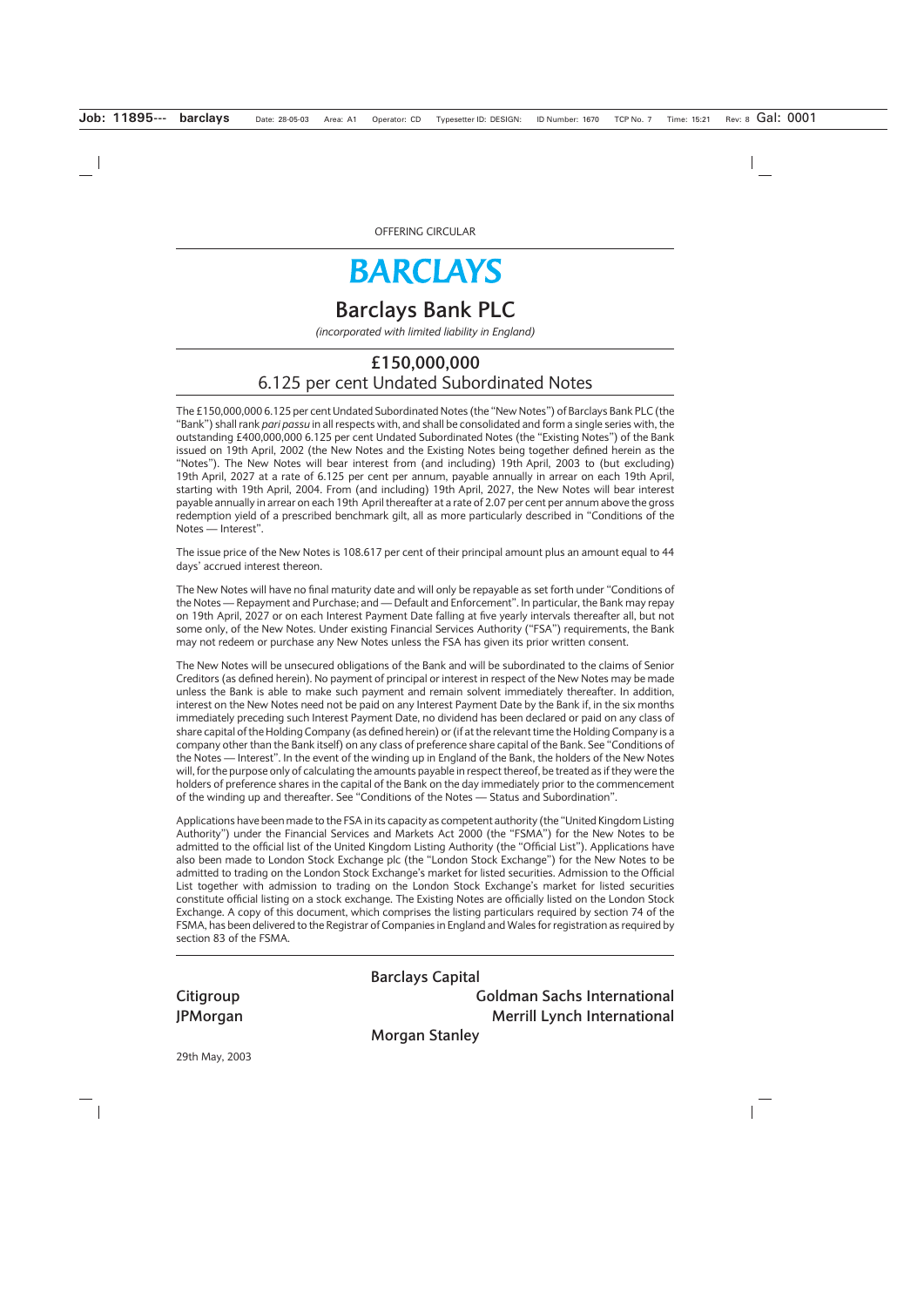The Bank accepts responsibility for the information contained in this document. To the best of the knowledge and belief of the Bank (which has taken all reasonable care to ensure that such is the case), the information contained in this document is in accordance with the facts and does not omit anything likely to affect the import of such information.

In connection with the issue and sale of the New Notes, no person is authorised to give any information or to make any representation not contained in this document and neither the Bank nor the Managers (as defined in "Subscription and Sale" below) accepts responsibility for any such information or representation. This document does not constitute an offer of, or an invitation to subscribe for, the New Notes.

The distribution of this document and the offering or sale of the New Notes in certain jurisdictions may be restricted by law. See "Subscription and Sale" below for a description, *inter alia,* of certain restrictions on offers, sales and deliveries of the New Notes in the United States or to U.S. persons.

The New Notes have not been, and will not be, registered under the U.S. Securities Act of 1933, as amended, and comprise New Notes in bearer form that are subject to United States tax law requirements.

The New Notes will be represented initially by a temporary global Note (the "Temporary Global Note") which will be deposited outside the United States with a common depositary for Clearstream Banking, société anonyme ("Clearstream, Luxembourg") and Euroclear Bank S.A./N.V. as operator of the Euroclear System ("Euroclear") on or about 2nd June, 2003. The Temporary Global Note will be exchangeable for interests in a permanent global Note (the "Permanent Global Note"and, together with the Temporary Global Note, the "Global Notes" and each a "Global Note") on or after a date which is expected to be 14th July, 2003 upon certification as to non-U.S. beneficial ownership as required by U.S. Treasury regulations and as described in the Temporary Global Note. Save in limited circumstances, New Notes in definitive bearer form will not be issued in exchange for interests in the Permanent Global Note.

In this document all references to "£" are to pounds sterling, to "U.S. dollars" and "U.S.\$" are to United States dollars, to "\" and "Yen" are to Japanese yen, to "€" and "euro" are to the lawful currency of the member states of the European Union that adopt the single currency in accordance with the Treaty establishing the European Community, as amended by the Treaty on European Union, to "FRF", "ITL" and "DM" are to the euro legacy currencies of, respectively, French francs, Italian lire and Deutschmarks, to "BWP" are to Botswana Pula and to "ZMK" are to Zambian Kwacha.

**In connection with the issue and distribution of the New Notes, Barclays Bank PLC or any person acting for it may over-allot or effect transactions with a view to supporting the market price of the Notes at a level higher than that which might otherwise prevail. However, there may be no obligation on Barclays Bank PLC or any agent of it to do this. Such stabilising, if commenced, shall be conducted in accordance with all applicable laws and rules, may be discontinued at any time and must be brought to an end after a limited period.**

#### **TABLE OF CONTENTS**

| Page           |
|----------------|
| $\overline{3}$ |
| 14             |
| 15             |
| 17             |
| 25             |
| 27             |
| 28             |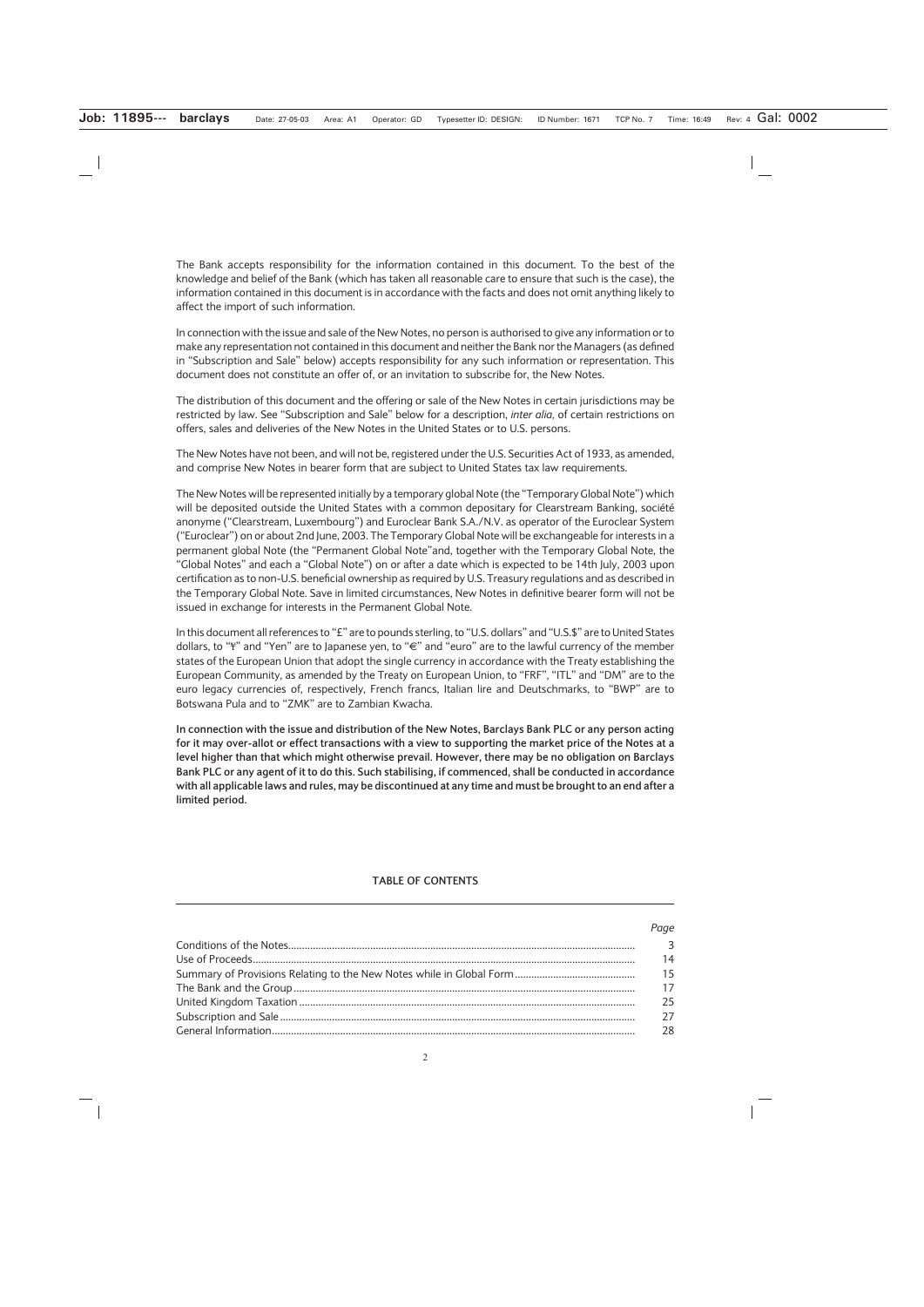#### **CONDITIONS OF THE NOTES**

#### *The following is the text of the Conditions of the Notes substantially in the form in which they will appear on the definitive Notes (if issued):*

The £550,000,000 6.125 per cent Undated Subordinated Notes of Barclays Bank PLC (the "Bank") consisting of an issue in the aggregate principal amount of £400,000,000 and a further issue in the aggregate principal amount of £150,000,000 (the "Notes", which expression shall in these Conditions, unless the context otherwise requires, include any further notes issued pursuant to Condition 12 and forming a single series with the Notes) are in bearer form with interest coupons and a talon for further interest coupons (together, where the context so permits, the "Coupons") attached. The issue of the Notes was authorised by resolutions of a duly constituted Committee of the Board of Directors of the Bank passed on 19th September, 2002 and 27 May, 2003. The Notes are constituted by a Sixteenth Supplemental Trust Deed dated 19th April, 2002 (the "Sixteenth Supplemental Trust Deed") and by a Nineteenth Supplemental Trust Deed dated 2nd June, 2003 (the "Nineteenth Supplemental Trust Deed"), both made between the Bank and Phoenix Assurance Public Limited Company (the "Trustee") as trustee for the holders of the Notes (the "Noteholders") and expressed to be supplemental to (i) the principal Trust Deed dated 2nd July, 1985 made between the Bank and the Trustee constituting the U.S.\$600,000,000 Undated Floating Rate Primary Capital Notes of the Bank (the "Series 1 Notes"), (ii) the First Supplemental Trust Deed dated 14th February, 1986 made between the Bank and the Trustee constituting the U.S.\$750,000,000 Undated Floating Rate Primary Capital Notes Series 2 of the Bank and the Second Supplemental Trust Deed dated 4th September, 1989 made between the Bank and the Trustee constituting up to U.S.\$450,000,000 Undated Floating Rate Primary Capital Notes Series 2 of the Bank (together, the "Series 2 Notes"), (iii) the Third Supplemental Trust Deed dated 16th October, 1989 made between the Bank and the Trustee constituting the £200,000,000 Undated Floating Rate Primary Capital Notes Series 3 of the Bank (the "Series 3 Notes"), (iv) the Fourth Supplemental Trust Deed dated 28th September, 1990 made between the Bank and the Trustee modifying the provisions of the said First Supplemental Trust Deed and Second Supplemental Trust Deed, (v) the Fifth Supplemental Trust Deed dated 12th May, 1993 and the Sixth Supplemental Trust Deed dated 25th June, 1993 both made between the Bank and the Trustee and together constituting the £300,000,000 9.875 per cent Undated Subordinated Notes of the Bank (the "9.875 per cent Notes"), (vi) the Seventh Supplemental Trust Deed dated 11th October, 1993 made between the Bank and the Trustee constituting the £100,000,000 9 per cent Permanent Interest Bearing Capital Bonds of the Bank (the "Permanent Capital Bonds"), (vii) the Eighth Supplemental Trust Deed dated 20th October, 1993 made between the Bank and the Trustee constituting the £100,000,000 7.875 per cent Undated Subordinated Notes of the Bank (the "7.875 per cent Notes"), (viii) the Ninth Supplemental Trust Deed dated 7th July, 1997 made between the Bank and the Trustee constituting the FRF1,000,000,000 6.5 per cent Undated Subordinated Notes of the Bank (the "6.5 per cent Notes"), (ix) the Tenth Supplemental Trust Deed dated 27th February, 1998 made between the Bank and the Trustee constituting the ¥8,000,000,000 5.03 per cent Reverse Dual Currency Undated Subordinated Notes of the Bank, (x) the Eleventh Supplemental Trust Deed dated 29th May, 1998 made between the Bank and the Trustee constituting the ¥12,000,000,000 5 per cent Reverse Dual Currency Undated Subordinated Notes of the Bank, (xi) the Twelfth Supplemental Trust Deed dated 24th October, 2000 and the Fourteenth Supplemental Trust Deed dated 21st May, 2001 both made between the Bank and the Trustee and together constituting the £525,000,000 7.125 per cent Undated Subordinated Notes of the Bank (the "7.125 per cent Notes"), (xii) the Thirteenth Supplemental Trust Deed dated 27th November, 2000 and the Fifteenth Supplemental Trust Deed dated 21st May, 2001 both made between the Bank and the Trustee and together constituting the £650,000,000 6.875 per cent Undated Subordinated Notes of the Bank (the "6.875 per cent Notes") and (xiii) in the case of the Nineteenth Supplemental Trust Deed, the Sixteenth Supplemental Trust Deed, the Seventeenth Supplemental Trust Deed dated 19th April, 2002 and the Eighteenth Supplemental Trust Deed dated 10th March, 2003, both made between the Bank and the Trustee and together constituting the £465,000,000 6.375 per cent Undated Subordinated Notes of the Bank (the "6.375 per cent Notes"). The said Supplemental Trust Deeds and principal Trust Deed are herein referred to collectively as the "Trust Deed". The Bank of New York is the initial principal paying agent for the Notes (the "Principal Paying Agent") and the initial agent bank (the "Agent Bank"). Copies of the Trust Deed, together with copies of the agency agreement dated 19th April, 2002 and the agency agreement dated 2nd June, 2003 (together, the "Agency Agreement") both made between the Bank, the Trustee and the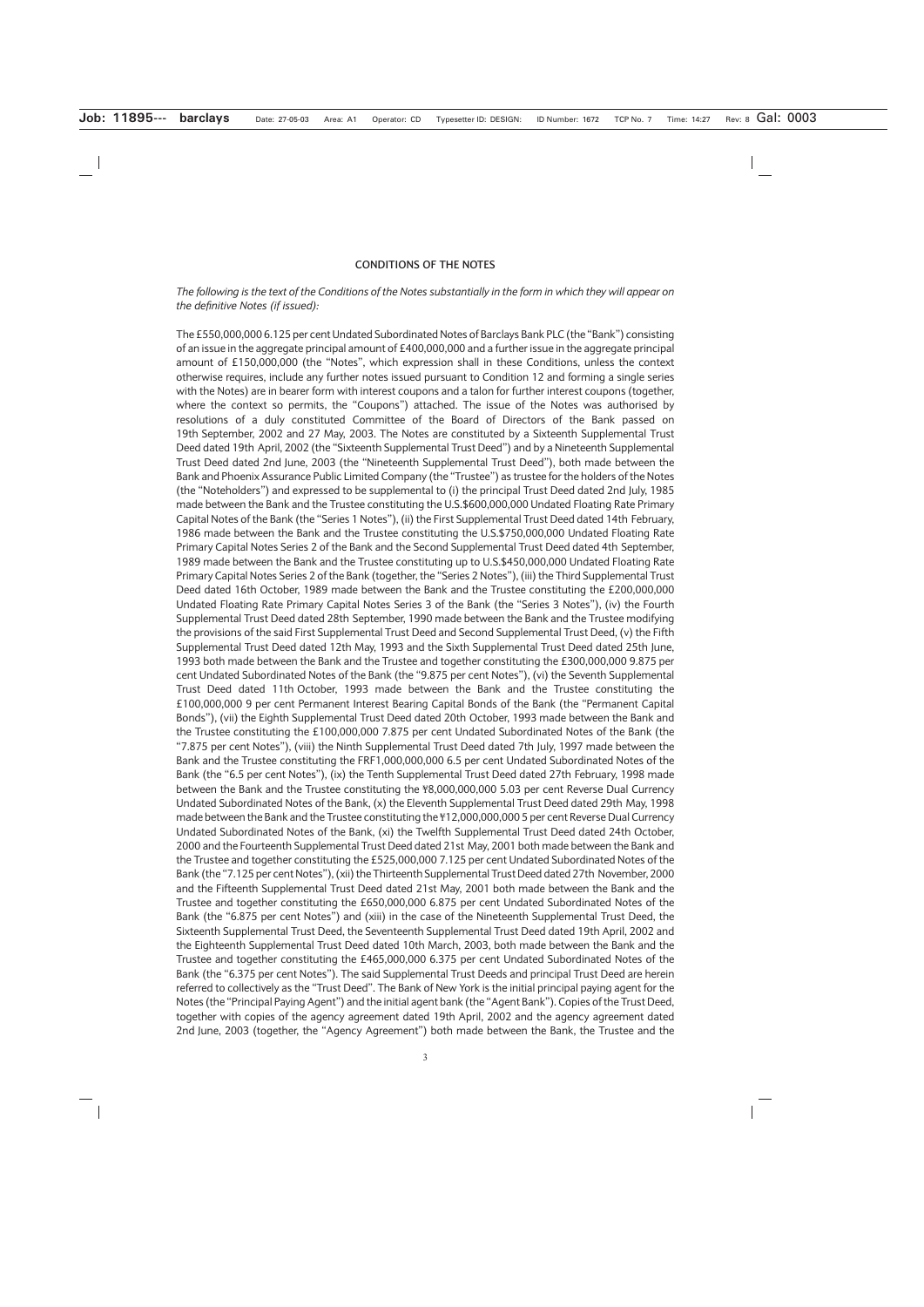paying agents named therein, are available for inspection at the office for the time being of the Trustee (being at the date hereof c/o its attorney Capita Trust Company Limited, Guildhall House, 81/87 Gresham Street, London EC2V 7QE) and at the specified office(s) of the Principal Paying Agent and each of the other paying agents referred to in Condition 5 (all together, the "Paying Agents"). The statements set out in these Conditions include summaries of, and are subject to, the detailed provisions of the Trust Deed in relation to the Notes. The Noteholders and holders of the Coupons (the "Couponholders") are entitled to the benefit of, and are deemed to have notice of, all the provisions of the Trust Deed in relation to the Notes, the Agency Agreement and the Notes, all of which are binding on them.

*The obligations of the Bank in respect of the Notes and the Coupons are conditional upon the Bank being solvent at the time of payment by the Bank and immediately thereafter. Neither these Conditions nor the Trust Deed provide any remedy for non-payment of interest in respect of the Notes so long as in the six months immediately preceding the applicable Interest Payment Date no dividend has been paid or declared in respect of any class of share capital of the Holding Company (as defined in Condition 3) or (if at the relevant time the Holding Company is a company other than the Bank itself) the preference share capital of the Bank. In the event of a winding up of the Bank the right to recover interest (including Arrears of Interest (as defined in Condition 3)) may be limited by applicable insolvency laws.*

# **1. Title and Denomination**

Title to the Notes and the Coupons will pass by delivery. The Bank, the Trustee and any Paying Agent may treat the holder of any Note and the holder of any Coupon as the absolute owner thereof (whether or not such Note or Coupon shall be overdue and notwithstanding any notice of ownership or writing thereon or any notice of previous loss or theft or of trust or other interest therein) for the purpose of making payment and for all other purposes.

The Notes, which are serially numbered, are issued in the denominations of £1,000, £10,000 and £100,000 each. Notes of one denomination may not be exchanged for Notes of any other denomination.

# **2. Status and Subordination**

*(a)* The Notes and the Coupons constitute unsecured obligations of the Bank ranking *pari passu* without any preference among themselves. The Notes, the Series 1 Notes, the Series 2 Notes, the Series 3 Notes, the 9.875 per cent Notes, the Permanent Capital Bonds, the 7.875 per cent Notes, the 6.5 per cent Notes, the 7.125 per cent Notes, the 6.875 per cent Notes, the 6.375 per cent Notes and the U.S.\$500,000,000 8 per cent Convertible Capital Notes, Series E, of the Bank, which are separate series of securities, rank *pari passu inter se* in point of subordination.

Subject to applicable law, no Noteholder or Couponholder may exercise or claim any right of set-off in respect of any amount owed to it by the Bank arising under or in connection with the Notes or the Coupons and each Noteholder and Couponholder shall, by virtue of being the holder of any Note or Coupon, as the case may be, be deemed to have waived all such rights of set-off.

*(b)* The rights of the Noteholders and Couponholders are subordinated to the claims of Senior Creditors (as defined in paragraph (d) below) and, accordingly, payments of principal and interest are conditional upon the Bank being solvent at the time of payment by the Bank, and no principal or interest shall be payable in respect of the Notes except to the extent that the Bank could make such payment and still be solvent immediately thereafter. For the purposes of this paragraph (b) the Bank shall be solvent if (i) it is able to pay its debts as they fall due and (ii) its Assets (as defined in paragraph (d) below) exceed its Liabilities (as defined in paragraph (d) below) (other than, except in the circumstances provided in the Trust Deed, its Liabilities to persons who are not Senior Creditors). The Trust Deed contains provisions requiring a report as to the solvency of the Bank to be made by two Directors of the Bank or, in certain circumstances as provided in the Trust Deed, the Auditors (as defined in the Trust Deed) or, if the Bank is in winding up in England, its liquidator prior to any payment of principal or interest and also prior to the purchase of any Notes beneficially by or for the account of the Bank or any of its Subsidiaries (as defined in the Trust Deed). Any such report shall, in the absence of proven error, be treated and accepted by the Bank, the Trustee and the Noteholders and Couponholders as correct and sufficient evidence of such solvency.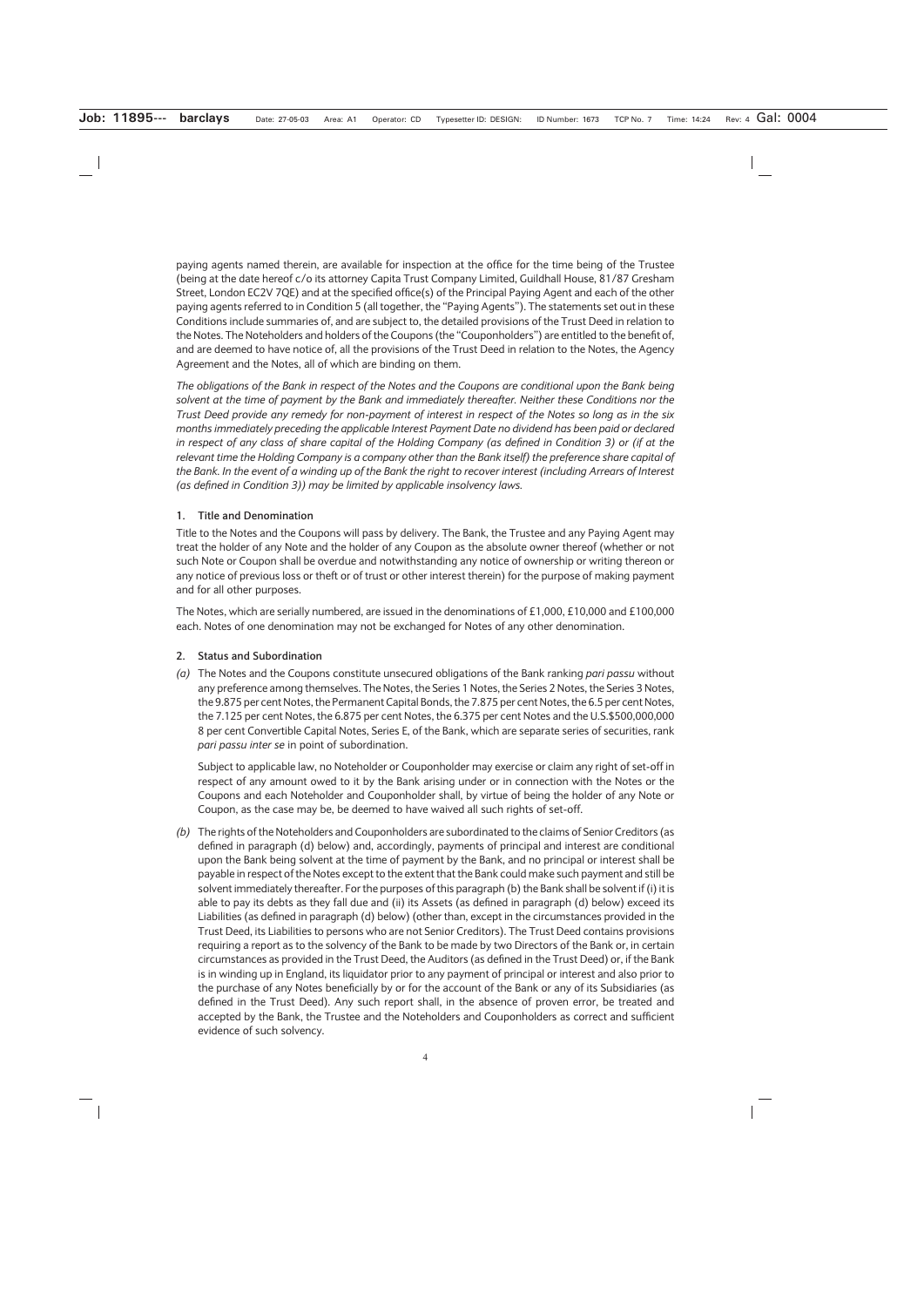*(c)* If at any time the Bank is in winding up in England, there shall be payable in respect of the Notes (in lieu of any other payment but subject as provided in paragraph (b) above) such amounts (if any) as would have been payable in respect thereof as if, on the day immediately prior to the commencement (as defined in the Trust Deed) of the winding up and thereafter, the Noteholders were the holders of a class of preference shares in the capital of the Bank having a preferential right to a return of assets in the winding up over the holders of all other classes of shares for the time being in the capital of the Bank on the assumption that such preference shares were entitled (to the exclusion of any other rights or privileges) to receive on a return of capital in such winding up an amount equal to the principal amount of the Notes together with interest accrued to the date of repayment (as provided in the Trust Deed) and any Arrears of Interest (as defined in Condition 3(b)).

#### *(d)* As used in these Conditions:

"Senior Creditors" means creditors of the Bank (i) who are depositors and/or other unsubordinated creditors of the Bank or (ii) whose claims are, or are expressed to be, subordinated to the claims of depositors and other unsubordinated creditors of the Bank (whether only in the event of a winding up of the Bank or otherwise) but not further or otherwise or (iii) who are subordinated creditors of the Bank (whether as aforesaid or otherwise) other than those whose claims are expressed to rank *pari passu* with or junior to the claims of the Noteholders and Couponholders and any claims ranking *pari passu* with such last mentioned claims.

"Assets" means the total amount of the unconsolidated gross tangible assets of the Bank, and "Liabilities" means the total amount of the unconsolidated gross liabilities of the Bank, in each case as shown by the latest published audited balance sheet of the Bank, but adjusted, if the aggregate amount included in such balance sheet in respect of the Bank's investment in all Subsidiaries and Associated Companies (as defined in the Trust Deed) of the Bank exceeds the aggregate of the net tangible assets of such Subsidiaries and Associated Companies attributable to the Bank (calculated on a consolidated basis where any of such Subsidiaries and Associated Companies itself has subsidiaries) as shown by their latest relevant audited balance sheets, by deducting from the total amount of such assets an amount equal to such excess and adjusted also for contingencies and subsequent events in such manner as the above-mentioned Directors, the Auditors or the liquidator (as the case may be) may determine.

*N.B. If the Bank would not otherwise be solvent (having taken into account liabilities to both Senior Creditors and creditors other than Senior Creditors), the amount of principal and of sums which would otherwise be payable as interest in respect of the Notes will be available to meet the losses of the Bank.*

#### **3. Interest**

#### *(a) Initial Rate and Accrual of Interest*

The Notes bear interest from (and including) 19th April, 2003 (the "Issue Date") to (but excluding) 19th April, 2027 at the rate of 6.125 per cent per annum. Unless the Notes are redeemed on 19th April, 2027, from (and including) 19th April, 2027, the Notes will bear interest at the Reset Rate (as defined in paragraph (c) below). Interest on the Notes is payable, subject as provided in these Conditions, in arrear on each Interest Payment Date (as defined below), the first such payment to be made on 19th April, 2004. Interest in respect of each Note will accrue from day to day and will cease to accrue from the due date for repayment thereof unless, upon due presentation, payment of principal is improperly withheld or refused or is not made by reason of Condition 2(b). The amount of interest payable in respect of any period which is not an Interest Period (as defined below) shall be calculated on the basis of the number of days in the relevant period from (and including) the date from which interest begins to accrue to (but excluding) the date on which it falls due divided by the number of days in the Interest Period in which the relevant period falls.

#### *(b) Interest Payment Dates, Interest Periods and Arrears of Interest*

Interest in respect of the Notes is (subject to Condition 2*(b)*) payable on each Compulsory Interest Payment Date (as defined below) in respect of the Interest Period (as defined below) ending on the day immediately preceding such date. On any Optional Interest Payment Date (as defined below), there may be paid (if the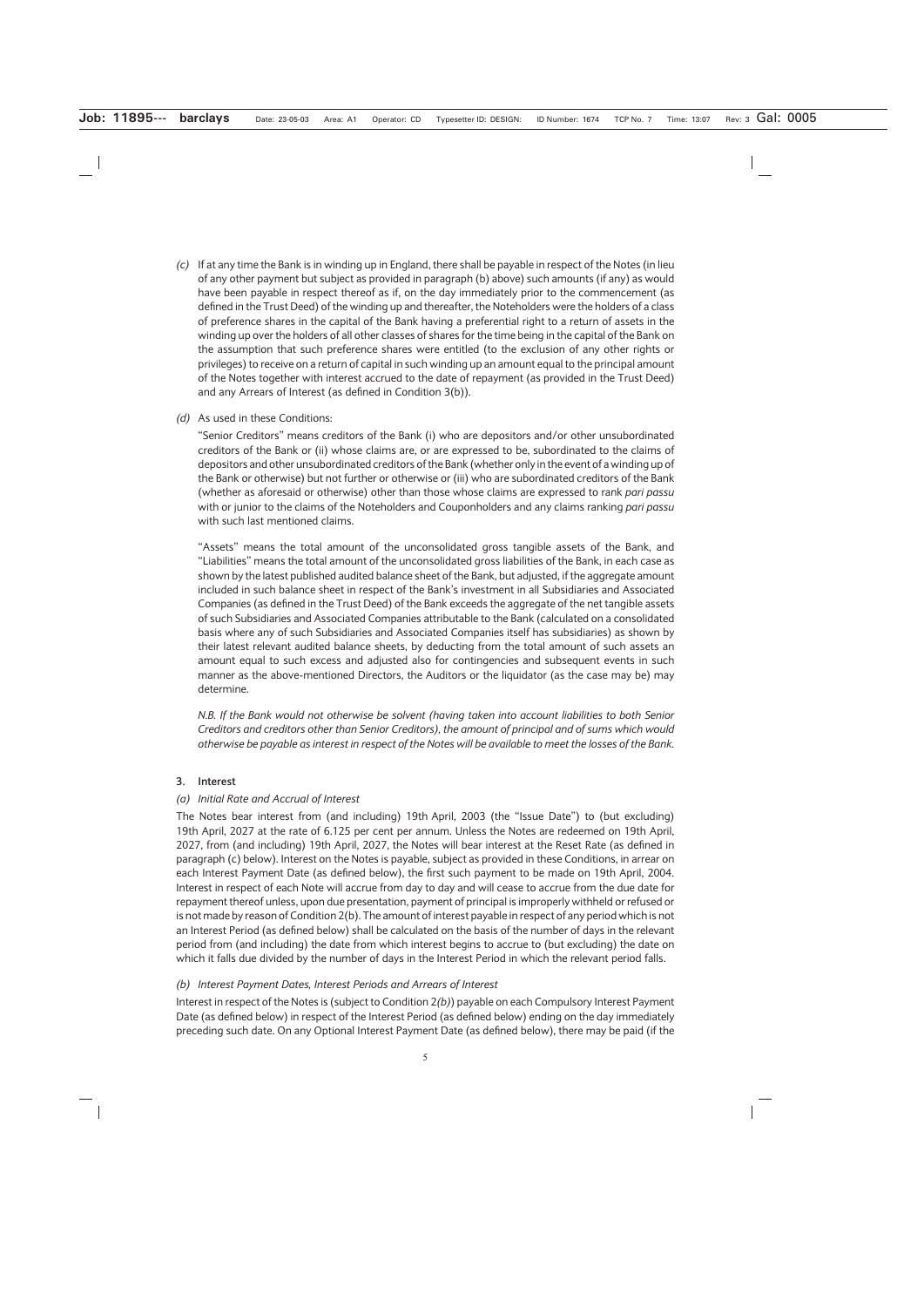Bank so elects but subject to Condition 2*(b)*) the interest in respect of the Notes accrued in the Interest Period ending on the day immediately preceding such date, but the Bank shall not have any obligation to make such payment and any failure to pay shall not constitute a default by the Bank for any purpose. Any interest in respect of the Notes not paid on an Interest Payment Date, together with any other interest in respect thereof not paid on any other Interest Payment Date, shall, so long as the same remains unpaid, constitute "Arrears of Interest". Arrears of Interest may, at the option of the Bank, be paid in whole or in part at any time upon the expiration of not less than 14 days' notice to such effect given to the Trustee and to the Noteholders in accordance with Condition 13, but all Arrears of Interest in respect of all Notes for the time being outstanding (as defined in the Trust Deed) shall (subject to Condition 2*(b)*) become due in full on whichever is the earliest of (i) the date upon which a dividend is next paid on any class of share capital of the Holding Company (as defined below) or (if at the relevant time the Holding Company is a company other than the Bank itself) on any class of preference share capital of the Bank, (ii) the date fixed for any repayment pursuant to Condition 4*(a)* or *(b)* or (iii) the commencement of a winding up in England of the Bank. If notice is given by the Bank of its intention to pay the whole or any part of Arrears of Interest, the Bank shall be obliged (subject to Condition 2*(b)*) to do so upon the expiration of such notice. Where Arrears of Interest are paid in part, each part payment shall be in respect of the full amount of the Arrears of Interest accrued due to the relative Interest Payment Date or consecutive Interest Payment Dates furthest from the date of payment. Arrears of Interest shall not themselves bear interest.

#### As used herein:

"Business Day" means a day on which banks and foreign exchange markets are open for business in London.

"Compulsory Interest Payment Date" means any Interest Payment Date if, in the six months immediately preceding such Interest Payment Date, any dividend has been declared or paid on any class of share capital of the Holding Company or (if at the relevant time the Holding Company is a company other than the Bank itself) on any class of preference share capital of the Bank.

"Holding Company" means Barclays PLC or otherwise the ultimate holding company for the time being of the Bank or, if at any relevant time there shall be no such holding company, then "Holding Company" shall mean the Bank itself.

"Interest Payment Date" means 19th April in each year commencing in 2004.

"Interest Period" means the period from (and including) one Interest Payment Date (or, in the case of the first Interest Period, the Issue Date) up to (but excluding) the next (or first) Interest Payment Date.

"Optional Interest Payment Date" means any Interest Payment Date other than a Compulsory Interest Payment Date.

*N.B. In the event that the latest dividend declared or paid on any class of share capital of the Holding Company or (if at the relevant time the Holding Company is a company other than the Bank itself) on any class of preference share capital of the Bank is so declared or paid more than six months prior to an Interest Payment Date, such Interest Payment Date will not be a Compulsory Interest Payment Date.*

#### *(c) Interest Rate Reset*

On each Interest Determination Date (as defined below), unless the Bank shall have given notice to redeem the Notes under Condition 4*(a)* or *(b)* on or prior to the Interest Payment Date next following such Interest Determination Date, the Agent Bank shall determine the annual rate of interest (the "Reset Rate") in respect of the Notes for each of the next five Interest Periods at the rate per annum which is the aggregate of 2.07 per cent and the Gross Redemption Yield (as defined below), such aggregate being converted to an annualised yield and expressed as a percentage (rounded, if necessary, to the fourth decimal place, with 0.00005 being rounded upwards).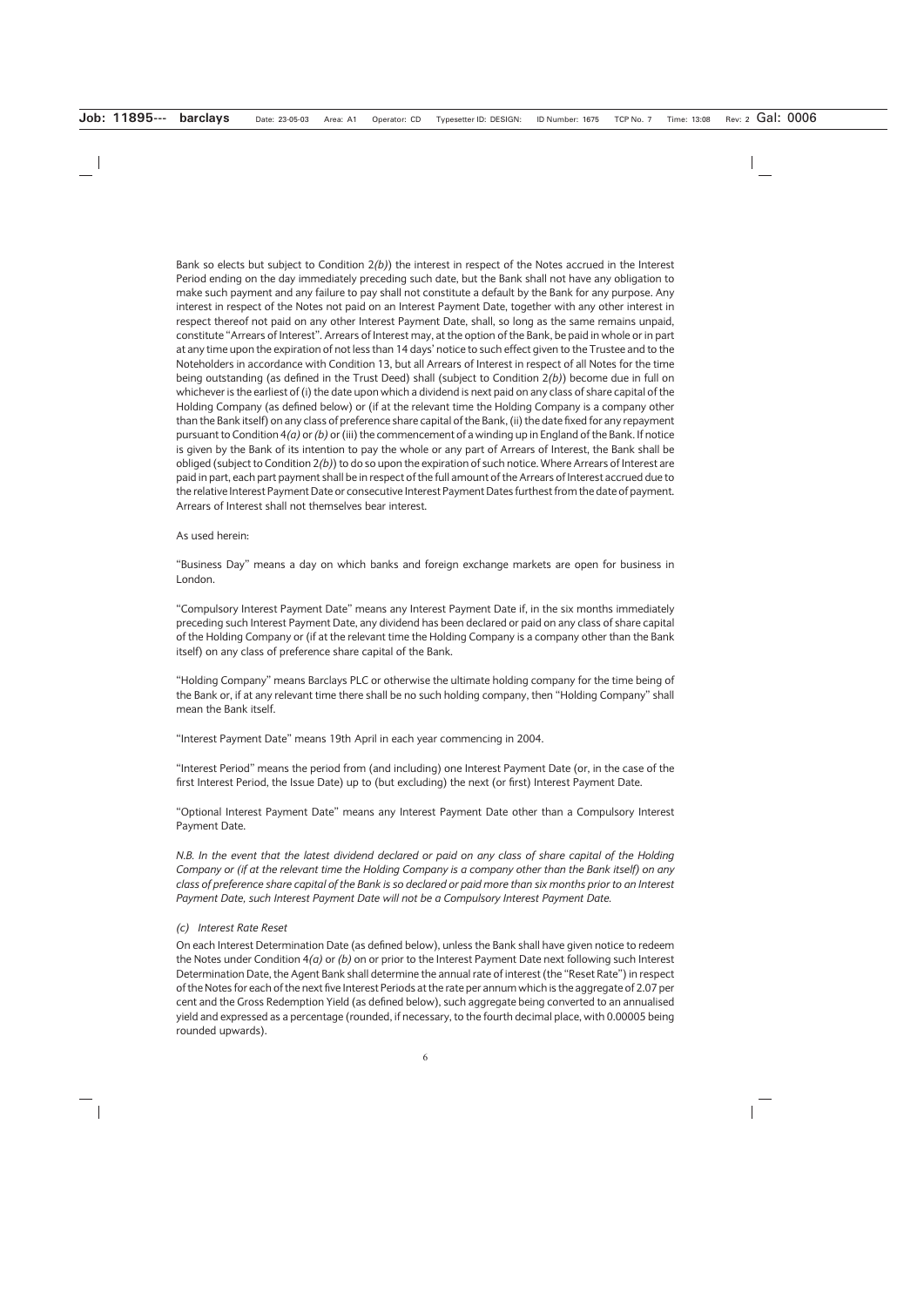### As used herein:

"Interest Determination Date" means the fifth London business day (being a day, other than a Saturday or Sunday, on which commercial banks are open for business in London) prior to (i) 19th April, 2027 and (ii) each fifth anniversary thereafter, provided that if on any such day it is not possible for any reason to determine the rate of interest in this paragraph *(c)*, the Interest Determination Date shall be postponed to the next London business day on which it is possible to determine such rate.

"Gross Redemption Yield" means the gross redemption yield (as calculated on the basis set out by the United Kingdom Debt Management Office in the paper entitled "Formulae for Calculating Gilt Prices from Yields", page 4, Section One: Price/Yield Formulae "Conventional Gilts; Double-dated and Undated Gilts with Assumed (or Actual) Redemption on a Quasi-Coupon Date" (published on 8th June, 1998) on a semi-annual compounding basis (converted on an annualised yield and rounded, if necessary, to the fourth decimal place, with 0.00005 being rounded upwards)) of the Benchmark Gilt, with the price of the Benchmark Gilt for this purpose being the arithmetic mean (rounded, if necessary, as aforesaid) of the bid and offered prices of the Benchmark Gilt quoted by the Reference Market Makers at or about 3.00 p.m. (London time) on the relevant Interest Determination Date on a dealing basis for settlement on the next following dealing day in London.

"Benchmark Gilt" means such United Kingdom government security having a final maturity date on or about the next Interest Determination Date as the Agent Bank, with the advice of the Reference Market Makers, may determine to be appropriate.

"Reference Market Makers" means three brokers and/or gilt-edged market makers selected by the Agent Bank (with the prior approval of the Trustee) or such other three persons operating in the gilt-edged market as are selected by the Agent Bank (with the prior approval of the Trustee).

### *(d) Notification of Rate of Interest*

The Bank shall cause notice of each Reset Rate to be given to the Trustee, the Paying Agents, Clearstream Banking, société anonyme ("Clearstream, Luxembourg"), Euroclear Bank S.A./N.V. as operator of the Euroclear System ("Euroclear"), the Financial Services Authority as the competent authority for listing in the United Kingdom (the "United Kingdom Listing Authority") and London Stock Exchange plc (the "London Stock Exchange") as soon as practicable after their determination.

#### *(e) Determination of Reset Rate by the Trustee*

The Trustee shall, if the Agent Bank does not or is unable to at any material time for any reason determine the Reset Rate in accordance with paragraph (c) above, determine the Reset Rate at such rate as, in its absolute discretion (having such regard as it shall think fit to the procedure described in paragraph *(c)* above), it shall deem fair and reasonable in all the circumstances, and such determination shall be deemed to be a determination thereof by the Agent Bank.

# *(f) Agent Bank*

The Bank may, with the prior written approval of the Trustee, from time to time replace the Agent Bank by another leading bank or investment bank in London. In the event of the appointed office of the Agent Bank being unable or unwilling to continue to act as the Agent Bank or (without prejudice to paragraph *(e)* above) failing duly to determine the Reset Rate in accordance with paragraph *(c)* above, the Bank shall forthwith appoint the London office of such other leading bank or investment bank as may be approved in writing by the Trustee to act as such in its place. The Agent Bank may not resign its duties or be removed without a successor having been appointed as aforesaid.

#### *(g) Notifications, etc. to be Final*

All notifications, opinions, determinations, certificates, calculations, quotations and decisions given, expressed, made or obtained for the purposes of this Condition 3, whether by the Agent Bank or the Trustee, shall (in the absence of wilful default, bad faith or manifest error) be binding on the Bank, the Agent Bank, the Trustee, the Paying Agents and all Noteholders and Couponholders and (in the absence as aforesaid) no liability to the Noteholders or Couponholders shall attach to the Agent Bank or the Trustee in connection with the exercise or non-exercise by them of their powers, duties and discretions.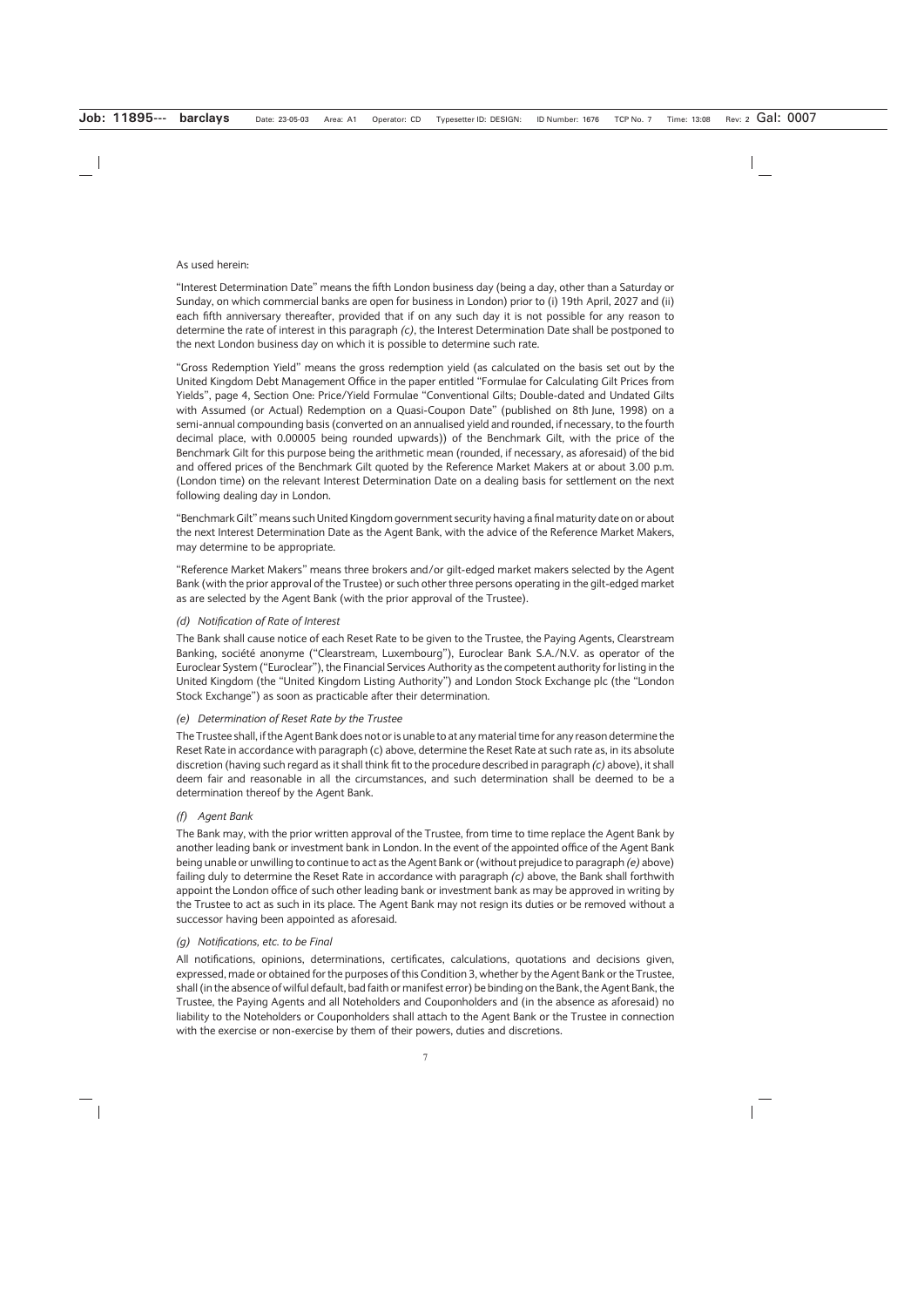### **4. Repayment and Purchase**

The Notes are undated and, accordingly, have no final maturity date and may not be repaid except in accordance with the provisions of this Condition 4 or Condition 7.

#### *(a) Repayment for Taxation Reasons*

If the Bank satisfies the Trustee immediately prior to the giving of the notice referred to below that on the next Interest Payment Date:

- (i) the Bank would be compelled by law for reasons outside its control to pay any additional amounts in accordance with Condition 6, or
- (ii) any payment of interest in respect of the Notes would be treated as a "distribution" within the meaning of the Tax Acts (as defined in section 831 of the Income and Corporation Taxes Act 1988),

the Bank may at its option, at any time, having given not less than 45 nor more than 60 days' notice to the Trustee and to the Noteholders in accordance with Condition 13, repay all, but not some only, of the Notes at their principal amount. Upon the expiration of such notice, the Bank shall (subject to Condition 2*(b)*) be bound to repay all the Notes at their principal amount together with accrued interest and all Arrears of Interest.

It shall be sufficient to establish the circumstances required to be established under this Condition 4*(a)*if the Bank shall deliver to the Trustee a certificate of a major firm of independent legal advisers or accountants to the effect either that such a circumstance does exist or that, upon a change in or amendment to the laws (including any regulations thereunder) or in the interpretation or administration thereof, of the United Kingdom (including any authority or political subdivision therein or thereof having power to tax) which at the date of such certificate is proposed to be made and in the opinion of such firm is reasonably expected to become effective on or prior to the date when the relevant payment in respect of such Notes would otherwise be made, becoming so effective, such circumstances would exist.

# *(b) Optional Repayment*

The Bank may, having given not less than 45 nor more than 60 days' notice to the Trustee and to the Noteholders in accordance with Condition 13, repay on 19th April, 2027 or on each Interest Payment Date falling at five-yearly intervals thereafter all, but not some only, of the Notes at their principal amount. Upon the expiration of such notice, the Bank shall (subject to Condition 2*(b)*) be bound to repay all the Notes at their principal amount together with accrued interest and all Arrears of Interest.

*No optional repayment of the Notes will be made by the Bank without the prior consent of the Financial Services Authority.*

# *(c) Optional Purchase*

Subject to Condition 2*(b)*, the Bank or any of its Subsidiaries may at any time purchase beneficially or procure others to purchase beneficially for its account Notes in the open market or otherwise at any price. Any purchase by tender shall be made available to all Noteholders alike. Each such purchase of Notes shall include all unmatured Coupons and talons appertaining thereto.

The requirements of this paragraph *(c)* and of paragraph *(d)* below as to the purchase of Notes shall not apply in regard to the purchase of Notes in the ordinary course of a business of dealing in securities.

*No optional purchase of the Notes will be made by the Bank without the prior consent of the Financial Services Authority.*

#### *(d) Cancellation and Resale*

All Notes (i) repaid or (ii) purchased beneficially by or for the account of the Bank will be cancelled together with all unmatured Coupons and talons attached thereto or surrendered therewith and accordingly will not be available for reissue or resale.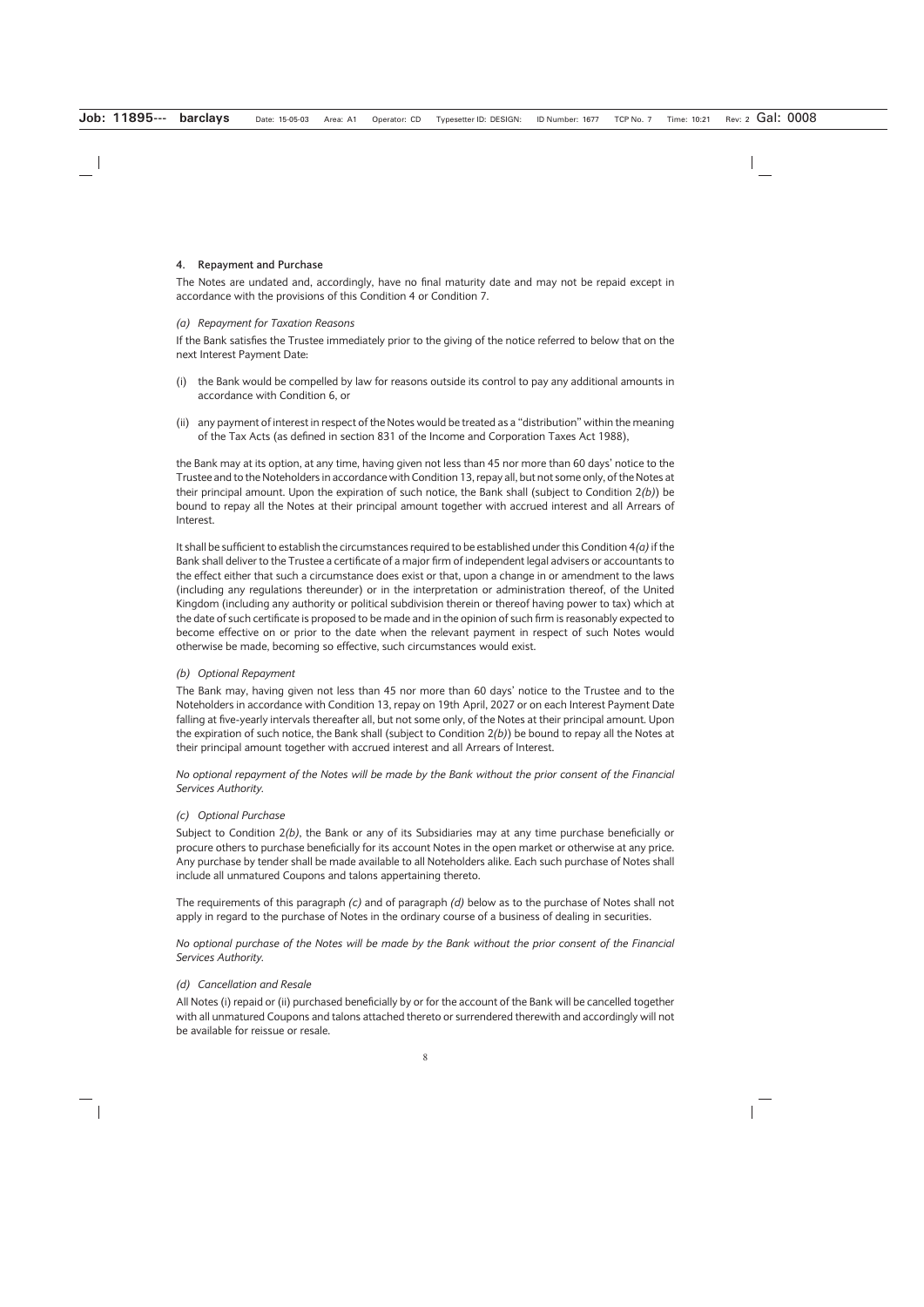#### **5. Payments and Exchange of Talons**

- *(a)* The names of the initial Paying Agents (which have been appointed by the Bank under the Agency Agreement) and their specified offices are set out below.
- *(b)* Payments of principal and interest in respect of the Notes will (subject to Condition 2*(b)*) only be made against presentation and surrender of Notes or, as the case may be, Coupons at any specified office of any of the initial Paying Agents or of any such additional and/or other Paying Agent(s) outside the United States (subject as provided below) as the Bank may appoint from time to time with the prior written approval of the Trustee, in each case subject to the laws and regulations applicable in the place of payment, but without prejudice to the provisions of Condition 6. Payments in respect of Arrears of Interest will be made against presentation and surrender (or, in the case of a partial payment, endorsement) of the appropriate Coupon at any specified office of any of the Paying Agents. Payments in respect of the Notes and Coupons will be made in the currency in which the payment is due either (i) by cheque or (ii) at the option of the payee, by transfer to a pounds sterling account maintained by the payee with a bank in London.

Payments of amounts due in respect of principal or interest (including Arrears of Interest) on Notes and exchanges of talons for Coupon sheets will not be made at the specified office of any Paying Agent in the United States (as defined in the United States Internal Revenue Code and Regulations thereunder), to an address in the United States (as so defined) or by transfer to an account maintained by the payee in the United States. Without prejudice to the generality of the foregoing, the Bank reserves the right to require a Noteholder or Couponholder to provide a Paying Agent with such certification or information as may be required to enable the Bank to comply with the requirements of the United States federal income tax laws.

- *(c)* Upon the due date for repayment of any Note, unmatured Coupons and talons appertaining to such Note (whether or not attached) shall become void and no payment shall be made in respect of such Coupons and no exchange shall be made in respect of such talons. If the date for repayment of a Note is not an Interest Payment Date, the interest accrued from the preceding Interest Payment Date (or the Issue Date, as the case may be) shall be payable only against presentation of such Note.
- *(d)* In the event of a winding up in England of the Bank, all unmatured Coupons and talons shall become void and any payment of interest in respect of the Notes to which such Coupons appertain shall be made only against presentation of such Notes. In addition, in the event of such a winding up, each Note which is presented for payment must be presented together with all Coupons appertaining thereto (whether or not attached) in respect of Arrears of Interest, failing which the amount of Arrears of Interest due on any such missing Coupon will not be payable. Any such amount will only be payable in the manner mentioned above against presentation and surrender of any such missing Coupon within a period of 12 years from the Relevant Date (as defined in Condition 6).

For the purpose of these Conditions, "unmatured Coupon" means a Coupon in respect of which the applicable Interest Payment Date falls after the date fixed for the repayment of the Note to which such Coupon appertains or, as the case may be, the date on which a winding up in England of the Bank commences (or is deemed to commence) and "unmatured talon" means a talon in respect of which the Interest Payment Date on and after which it may be exchanged falls on or after the date fixed for repayment of the Note to which such talon appertains or, as the case may be, the date on which a winding up in England of the Bank commences (or is deemed to commence).

*(e)* If the due date for payment in respect of any Note or Coupon is not, at the place of payment, a working day then the holder thereof shall not be entitled to payment at the place of payment of the amount due until the following working day in such place, nor to any interest or other payment in respect of such delay. In this paragraph, a "working day" in relation to any place means a day (other than a Saturday or a Sunday) on which banks are open generally for business in such place and, in the case of payment by transfer as referred to in paragraph (b) above, in London.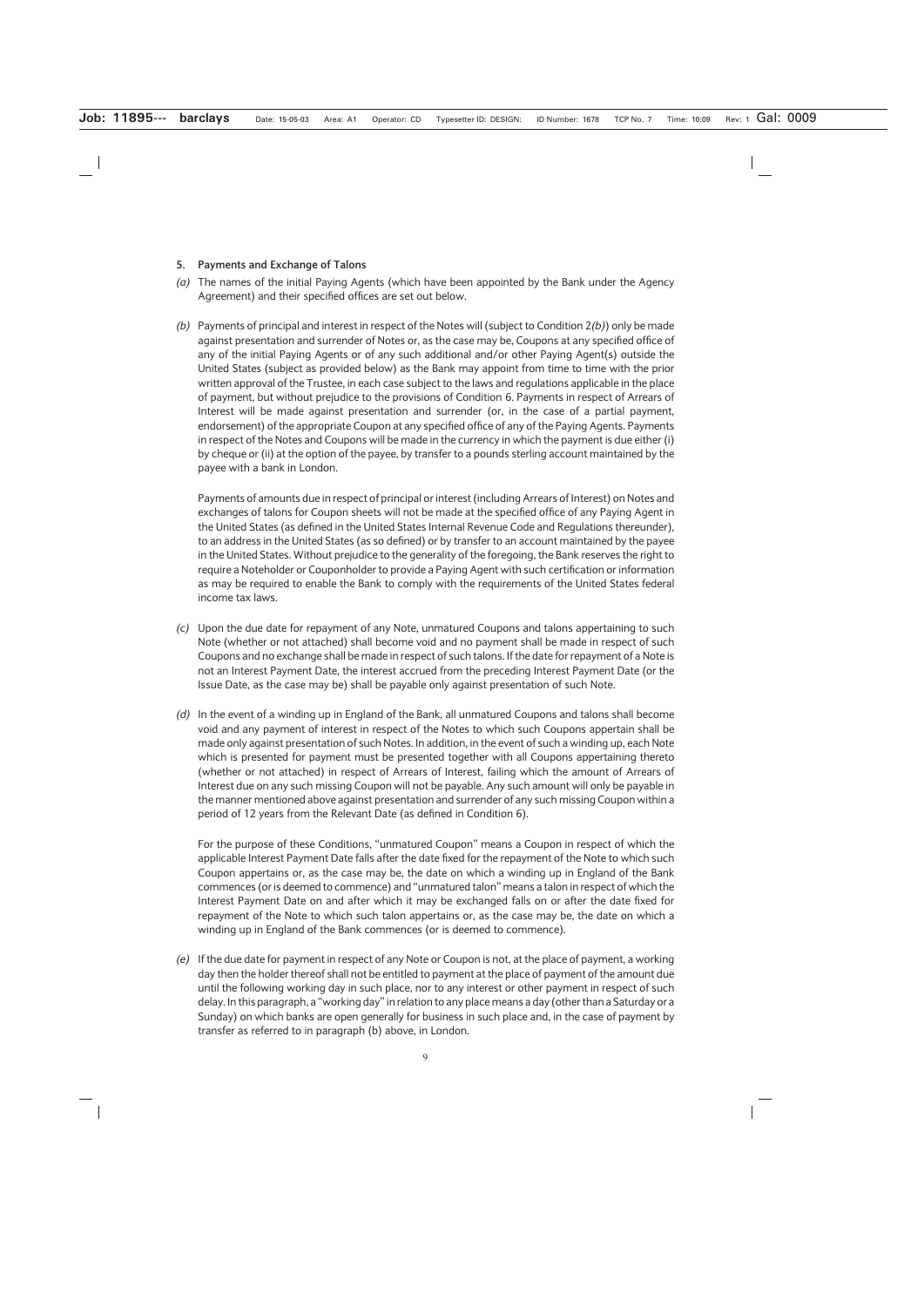- *(f)* The Bank may, with the prior written approval of the Trustee, vary or terminate the appointment of any Paying Agent and/or appoint additional or other Paying Agents and/or approve any change in the specified office of any Paying Agent, provided that, so long as the Notes are admitted to the official list of the United Kingdom Listing Authority (the "Official List") and admitted to trading on the London Stock Exchange's market for listed securities, the Bank will maintain a Paying Agent with a specified office in London and, so long as any of the Notes remains outstanding and if the conclusions of the ECOFIN Council meeting of 26th-27th November, 2000 are implemented, the Bank will maintain a Paying Agent with a specified office in a European Union member state that will not be obliged to withhold or deduct tax pursuant to any European Union directive on the taxation of savings or any law implementing or complying with, or introduced in order to conform to, such directive. In the event of any such variation, termination, appointment or change in specified office, notice thereof will be given by the Bank to the Noteholders in accordance with Condition 13.
- *(g)* On and after the Interest Payment Date specified in the final Coupon comprised in any Coupon sheet, the talon comprised in such Coupon sheet may be surrendered at the specified office of any of the Paying Agents outside the United States in exchange for a further Coupon sheet in respect of the 20 Interest Payment Dates immediately following such Interest Payment Date (including a further talon), subject to the provisions of Condition 8, provided that the Bank may, by notice to the Noteholders in accordance with Condition 13, at any time or from time to time require any such exchange to be effected at the specified office(s) of one or certain only of the Paying Agents so specified in such notice.

### **6. Taxation**

All payments of principal and interest (including Arrears of Interest) will be made without withholding or deduction for, or on account of, any present or future taxes, duties, assessments or charges of whatever nature imposed or levied by, or on behalf of, the United Kingdom or any authority in the United Kingdom having power to tax, unless the Bank is compelled by law to withhold or deduct such taxes, duties, assessments or charges. In any such case, the Bank will pay such additional amounts as will result in the receipt by the Noteholders and/or the Couponholders concerned of the sum which would in the absence of such withholding or deduction be payable on the Notes and/or the Coupons, provided that no such additional amount shall be payable in respect of any Note or Coupon presented for payment:

- *(a)* by or on behalf of a holder who is liable to such taxes, duties, assessments or charges in respect of such principal or interest by reason of his having some connection with the United Kingdom other than the mere holding of the Note or the Coupon (as the case may be); or
- *(b)* by or on behalf of a holder if a Paying Agent with a specified office outside the United Kingdom has been appointed at which payments in respect of the Notes or, as the case may be, Coupons can be made without any such withholding or deduction of United Kingdom tax; or
- *(c)* more than 30 days after the Relevant Date, except to the extent that the holder thereof would have been entitled to such additional amount on presenting the same for payment at the close of such 30 day period (and for this purpose, the "Relevant Date" in relation to such payment means:
	- (i) the date on which such payment first becomes due; or
	- (ii) (if the full amount of the moneys payable on such due date has not been received by the Principal Paying Agent or the Trustee on or prior to such due date) such later date on which notice is given to the Noteholders in accordance with Condition 13 that such moneys have been so received); or
- *(d)* where such withholding or deduction is imposed on a payment to an individual and is required to be made pursuant to any European Union directive on the taxation of savings implementing the conclusions of the ECOFIN Council meeting of 26th-27th November, 2000 or any law implementing or complying with, or introduced in order to conform to, such directive.

References herein to principal and/or interest shall be deemed also to refer to any additional amounts which may be payable under this Condition 6 or under the Trust Deed.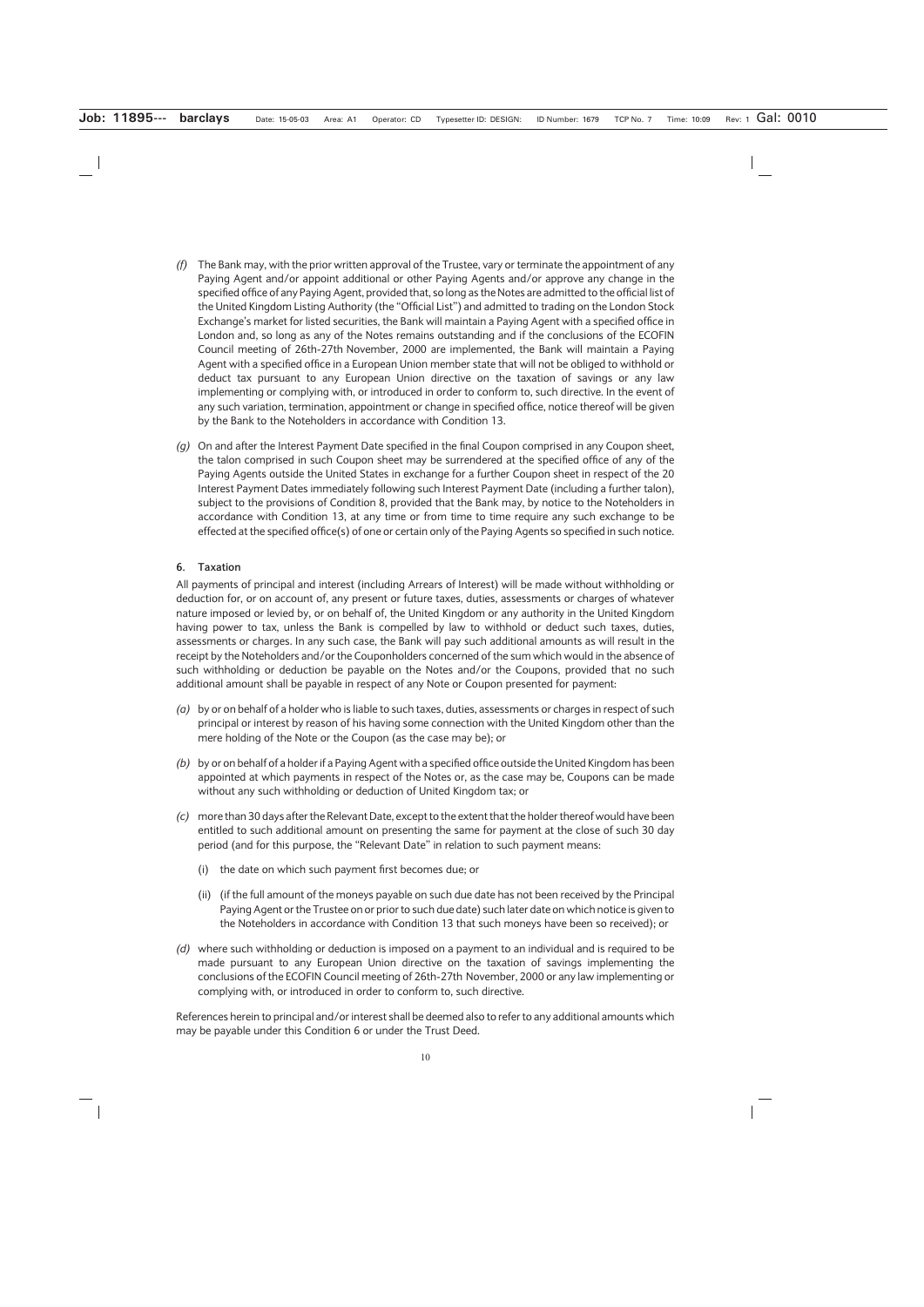### **7. Default and Enforcement**

- *(a)* If the Bank shall not make payment in respect of the Notes (in the case of any payment of principal) for a period of seven days or more after the due date for the same or (in the case of any payment of interest) for a period of 14 days or more after a Compulsory Interest Payment Date or any other date upon which the payment of interest is compulsory, the Trustee may institute proceedings in England (but not elsewhere) for the winding up of the Bank, provided that it shall not have the right to institute such proceedings if and so long as the Bank withholds or refuses any such payment (i) in order to comply with any fiscal or other law or regulation or with the order of any court of competent jurisdiction, in each case applicable to such payment, or (ii) (subject as provided in the Trust Deed), in case of doubt as to the validity or applicability of any such law, regulation or order, in accordance with advice given as to such validity or applicability at any time during the said period of seven or 14 days, as the case may be, by independent legal advisers acceptable to the Trustee. For the purposes of this paragraph *(a)*, a payment shall be deemed to be due or compulsory even if the condition set out in Condition 2*(b)* is not satisfied.
- *(b)* The Trustee may at its discretion and without further notice institute such proceedings against the Bank as it may think fit to enforce any obligation, condition or provision binding on the Bank under the Trust Deed, the Notes or the Coupons (other than any obligation for the payment of any principal or interest in respect of the Notes or Coupons) provided that the Bank shall not by virtue of the institution of any such proceedings be obliged to pay any sum or sums sooner than the same would otherwise have been payable by it.
- *(c)* The Trustee shall not be bound to take the action referred to in paragraph *(a)* or *(b)* above to enforce the obligations of the Bank in respect of the Trust Deed, the Notes or the Coupons unless (i) it shall have been so requested by an Extraordinary Resolution (as defined in the Trust Deed) of the Noteholders or in writing by the holders of at least 25 per cent in principal amount of the Notes then outstanding and (ii) it shall have been indemnified to its satisfaction.
- *(d)* No Noteholder or Couponholder shall be entitled to institute any of the proceedings referred to in paragraph *(a)* or *(b)* above or to prove in the winding up of the Bank, except that if the Trustee, having become bound to proceed against the Bank as aforesaid, fails to do so, or, being able to prove in such winding up, fails to do so, in each case within a reasonable period, and in each such case such failure shall be continuing, then any such holder may, on giving an indemnity satisfactory to the Trustee, in the name of the Trustee (but not otherwise), himself institute such proceedings and/or prove in the winding up of the Bank to the same extent and in the same jurisdiction (but not further or otherwise) that the Trustee would have been entitled so to do in respect of his Notes and/or Coupons. No remedy against the Bank, other than the institution of the proceedings referred to in paragraph *(a)* or *(b)* above or proving in the winding up of the Bank, shall be available to the Trustee or the Noteholders or Couponholders whether for the recovery of amounts owing in respect of the Notes or the Coupons or under the Trust Deed or in respect of any breach by the Bank of any of its obligations under the Trust Deed, the Notes or the Coupons.

# **8. Prescription**

Each Note and Coupon shall become void unless presented for payment within 12 years after the Relevant Date (as defined in Condition 6) in relation to payment thereof.

There shall not be included in any Coupon sheet issued on exchange of a talon any Coupon the claim for payment in respect of which would be void pursuant to this Condition 8 or Condition 5*(c)* or *(d)* or any talon which would be void pursuant to Condition 5*(c)* or *(d)*.

#### **9. Modification of Conditions, Waiver and Substitution**

*(a)* The Trust Deed contains provisions for convening meetings of the Noteholders to consider any matter affecting their interests, including the modification by Extraordinary Resolution of these Conditions or the provisions of the Trust Deed, except that the provisions relating to subordination are not so capable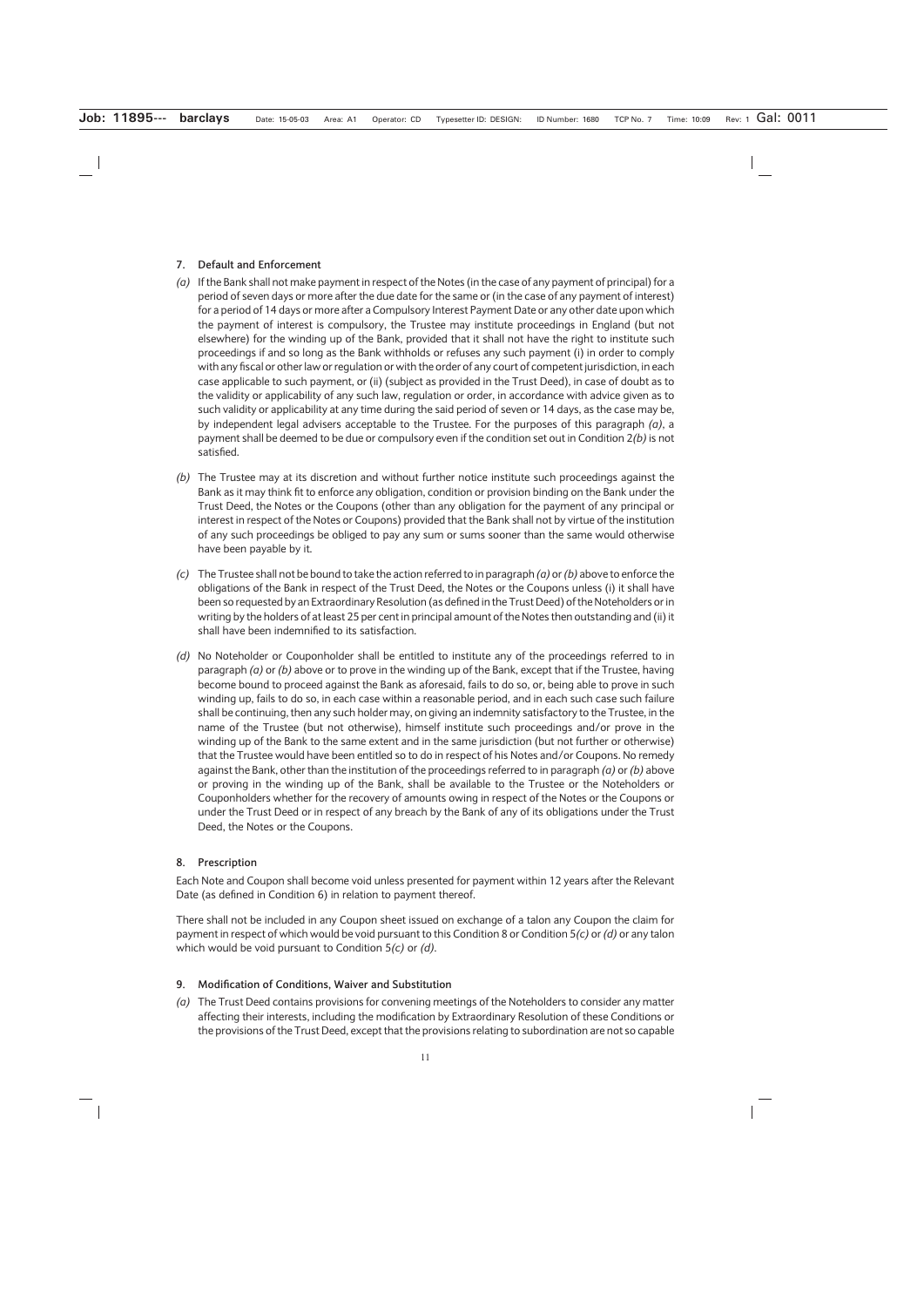of modification. The quorum at any such meeting for passing an Extraordinary Resolution for modifying certain provisions (including, inter alia, those concerning the amount, currency and due dates of payment of principal and interest in respect of the Notes, the rate of interest applicable thereto and the method of determining the Reset Rate) will be one or more persons holding or representing not less than two-thirds, or at any adjourned meeting not less than one-third, in principal amount of the Notes for the time being outstanding. In other cases, the quorum for passing an Extraordinary Resolution will be one or more persons holding or representing not less than a clear majority in principal amount of the Notes for the time being outstanding, or at any adjourned meeting one or more persons being or representing Noteholders whatever the principal amount of the Notes held or represented by them. Any resolution duly passed at any such meeting shall be binding on all the Noteholders, whether present or not, and on all the Couponholders. The Trust Deed also provides for a resolution in writing signed by or on behalf of all the Noteholders to be as effective as if it were an Extraordinary Resolution duly passed at a meeting of the Noteholders.

- *(b)* The Trustee may agree, without the consent of the Noteholders or the Couponholders, to any modification of (subject to certain exceptions), or to any waiver or authorisation of any breach or proposed breach of any provision of, these Conditions or the Trust Deed which, in the opinion of the Trustee, is not materially prejudicial to the interests of the Noteholders or to any modification which is of a formal or technical nature or which is made to correct a manifest error.
- *(c)* The Trustee may also agree, subject to such amendment of the Trust Deed and such other conditions as the Trustee may require, but without the consent of the Noteholders or the Couponholders, to the substitution of a Subsidiary of the Bank in place of the Bank as principal debtor under the Trust Deed, the Notes and the Coupons, subject to the Notes and Coupons being, to the satisfaction of the Trustee, guaranteed by the Bank on a subordinated basis equivalent to that mentioned in Condition 2, and so that the claims of the Noteholders and the Couponholders may, in the case of the substitution of a banking Subsidiary of the Bank in place of the Bank, be subordinated to the rights of all or any other creditors of that Subsidiary. For this purpose, the Trustee may agree, without the consent of the Noteholders or the Couponholders, to a change in the law governing the Trust Deed and/or the Notes and/or the Coupons, provided that such change would not, in the opinion of the Trustee, be materially prejudicial to the interests of the Noteholders.

In connection with any proposed substitution as aforesaid, the Trustee shall not have regard to the consequences of such substitution for individual Noteholders resulting from their being for any purpose domiciled or resident in, or otherwise connected with, or subject to the jurisdiction of, any particular territory.

*(d)* Any such modification, waiver, authorisation or substitution shall be binding on the Noteholders and the Couponholders and, unless the Trustee agrees otherwise, any such modification or substitution shall be notified to the Noteholders as soon as practicable thereafter in accordance with Condition 13.

#### **10. Replacement of Notes, Coupons and Talons**

If a Note, Coupon or talon is mutilated, defaced, destroyed, stolen or lost it may, and shall, in the case of mutilation or defacement, upon the surrender of the mutilated or defaced Note, Coupon or talon, be replaced at the specified office of the Principal Paying Agent on payment of such costs as may be incurred in connection therewith and, in the case of destruction, theft or loss, on such terms as to evidence and indemnity as the Bank may reasonably require.

#### **11. Indemnification of the Trustee**

The Trust Deed contains provisions for the indemnification of the Trustee and for its relief from responsibility. The Trustee is entitled to enter into business transactions with the Bank, the Holding Company or any other Subsidiary thereof without accounting for any profit resulting therefrom.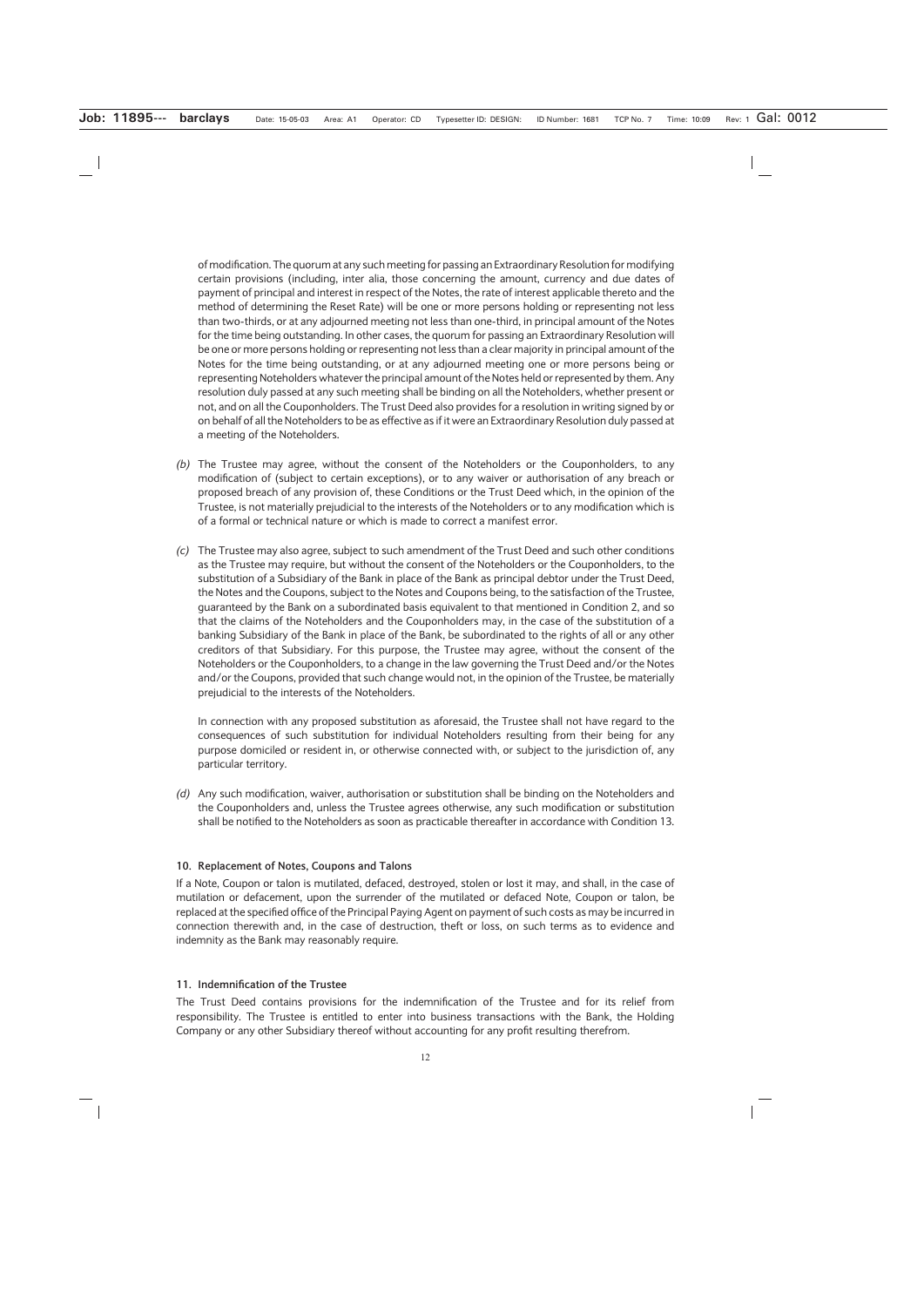#### **12. Further Issues**

The Bank is at liberty from time to time, without the consent of the Noteholders or the Couponholders, to create and issue further notes or bonds either ranking *pari passu* in all respects (or in all respects save for the first payment of interest thereon) and so that the same shall be consolidated and form a single series with the Notes or upon such terms as to interest, conversion, repayment and otherwise as the Bank may at the time of the issue thereof determine. Any further notes or bonds forming a single series with the outstanding notes or bonds of any series (including the Notes) constituted by the Trust Deed or any Deed supplemental thereto shall, and any other further notes or bonds may (with the consent of the Trustee), be constituted by a Deed supplemental to the Trust Deed. The Trust Deed contains provisions for convening a single meeting of the Noteholders and the holders of notes or bonds of other series in certain circumstances where the Trustee so decides.

### **13. Notices**

All notices to the Noteholders will be valid if published in a leading national daily newspaper circulating in the United Kingdom (which is expected to be the *Financial Times*) and, if at any time such publication is not possible, in such other English language newspaper or newspapers circulating or published in Europe as the Bank, with the approval of the Trustee and the United Kingdom Listing Authority, shall determine. Any such notice shall be deemed to have been given on the date of such publication or, if published more than once, on the date of the first such publication.

### **14. Contracts (Rights of Third Parties) Act 1999**

No person shall have any right to enforce any term or condition of the Notes by virtue of the Contracts (Rights of Third Parties) Act 1999.

### **15. Governing Law**

Subject as mentioned in Condition 9, the Trust Deed, the Notes and the Coupons are governed by and will be construed in accordance with the law of England and the English courts have jurisdiction in connection with the Trust Deed, the Notes and the Coupons.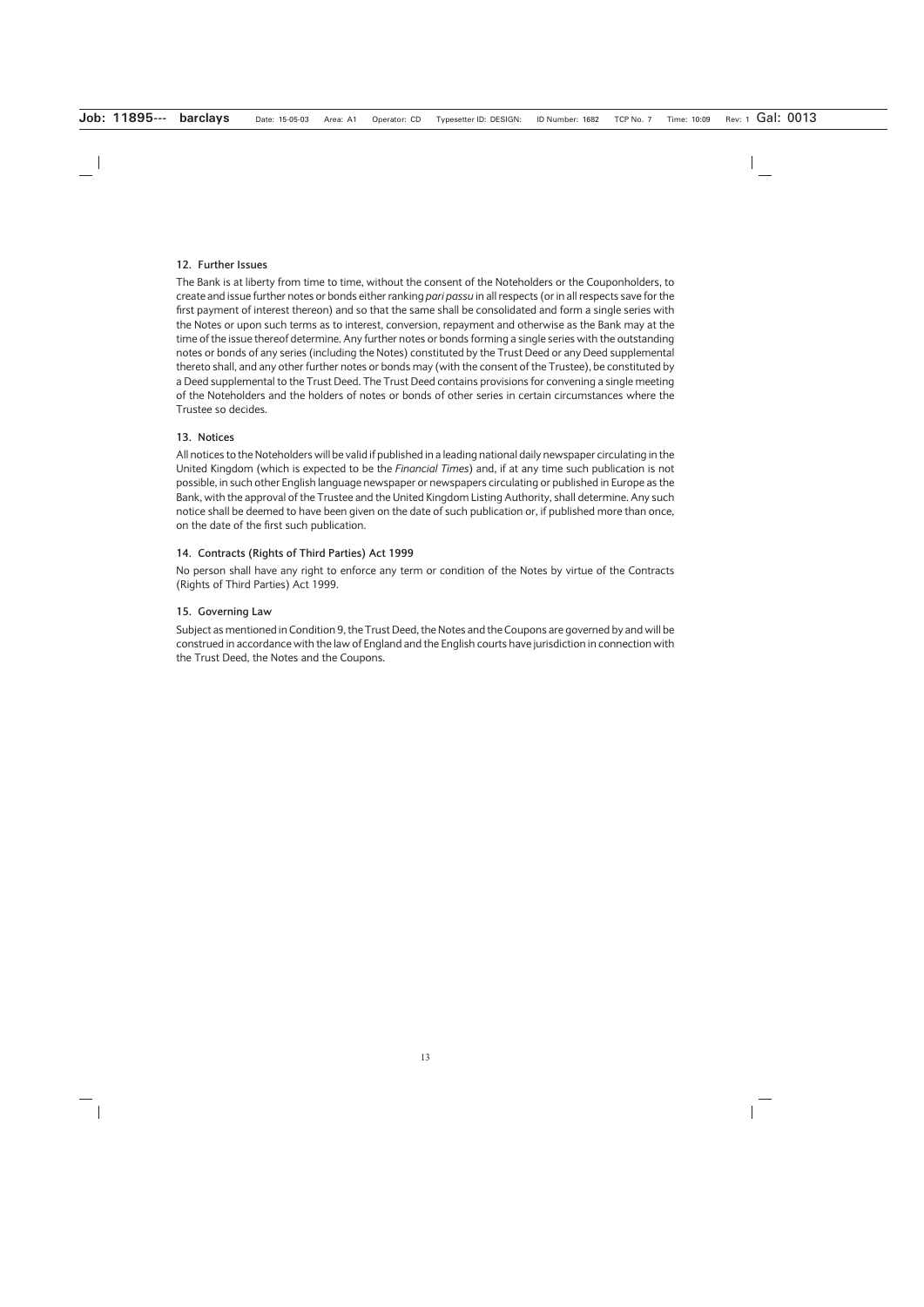#### **USE OF PROCEEDS**

The net proceeds of the issue of the New Notes are estimated to amount to £163,092,508.20 and will be used for the development and expansion of the business of the Bank and its subsidiaries and further to strengthen the capital base of the Bank.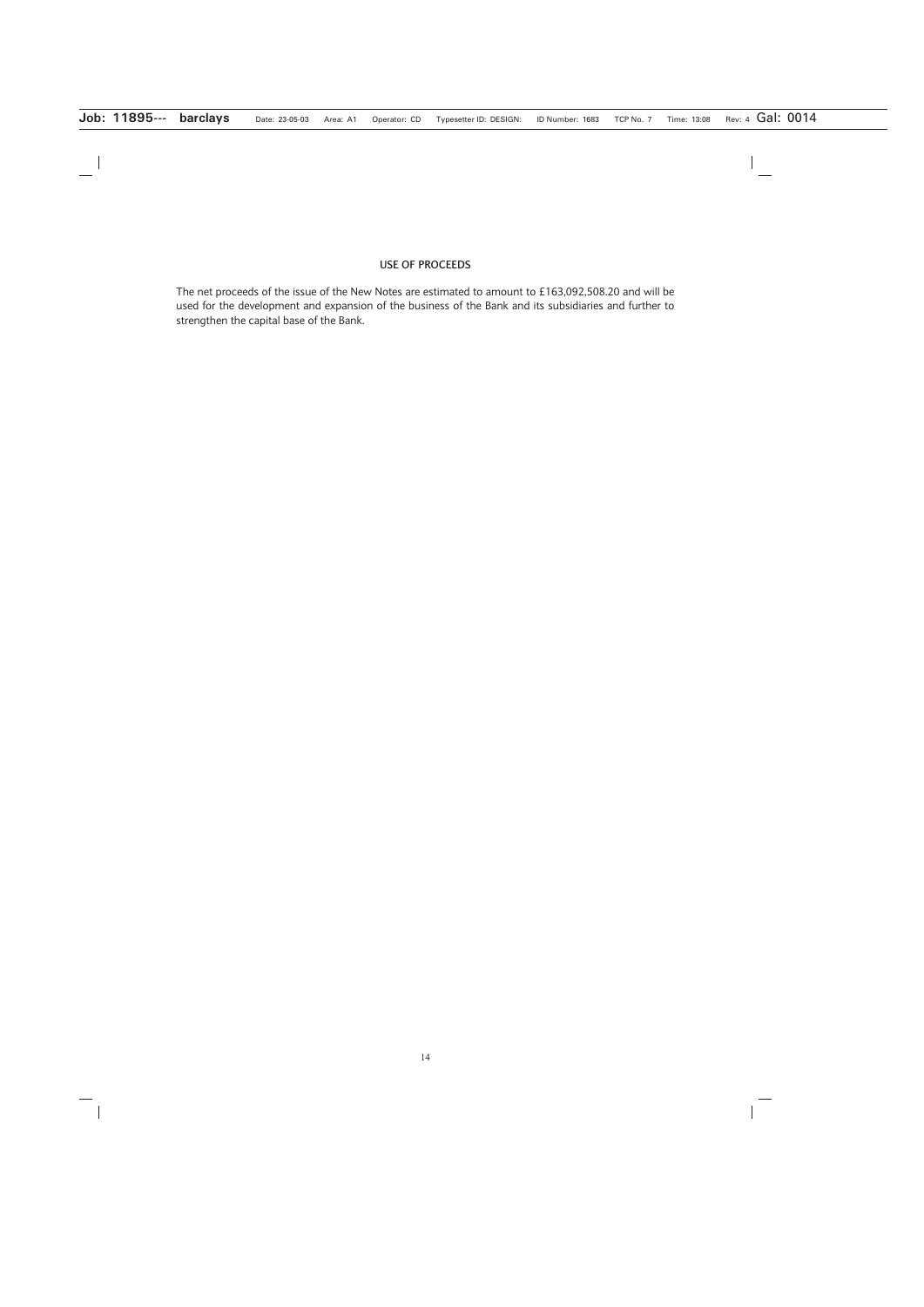#### **SUMMARY OF PROVISIONS RELATING TO THE NEW NOTES WHILE IN GLOBAL FORM**

The New Notes will be represented initially by a Temporary Global Note in bearer form without Coupons or talons which will be deposited outside the United States with a common depositary for Clearstream, Luxembourg and Euroclear on or about 2nd June, 2003. The Temporary Global Note will be exchangeable for interests in a Permanent Global Note in bearer form without Coupons or talons on or after a date which is expected to be 14th July, 2003 (the "Exchange Date") upon certification as to non-U.S. beneficial ownership as required by U.S. Treasury regulations and as described in such Temporary Global Note. Upon deposit of a Global Note with a common depositary for Clearstream, Luxembourg and Euroclear, Clearstream, Luxembourg and Euroclear will credit each subscriber with a principal amount of New Notes equal to the principal amount thereof for which it has subscribed and paid.

Each of the persons shown in the records of Clearstream, Luxembourg or Euroclear as the holder of a New Note represented by a Global Note must look solely to Clearstream, Luxembourg or Euroclear (as the case may be) for his share of each payment made by the Bank to the bearer of such Global Note, subject to and in accordance with the respective rules and procedures of Clearstream, Luxembourg or Euroclear (as the case may be).

The Global Notes will contain provisions applicable to the New Notes represented thereby, some of which may modify the effect of the Conditions of the Notes. Certain of these are summarised in this section.

For so long as any of the New Notes are represented by a Global Note, each person who is for the time being shown in the records of Clearstream, Luxembourg and/or Euroclear as the holder of a particular principal amount of such New Notes (in which regard any certificate or other document issued by Clearstream, Luxembourg and/or Euroclear as to the principal amount of such New Notes standing to the account of any person shall be conclusive and binding for all purposes save in the case of manifest error) shall be treated by the Bank, the Trustee and the Paying Agents as the holder of such principal amount of such New Notes for all purposes other than with respect to the payment of principal and interest on such principal amount of such New Notes, the right to which shall be vested, as against the Bank, the Trustee and the Paying Agents, solely in the bearer of the relevant Global Note (in accordance with and subject to its terms and the Trust Deed) and the expressions "Noteholder", "holder of Notes" and related expressions shall be construed accordingly. Interests in New Notes which are represented by a Global Note will only be transferable in accordance with the rules and procedures for the time being of Clearstream, Luxembourg and/or Euroclear, as the case may be.

Principal and interest (if any) payable with respect to a Temporary Global Note or a Permanent Global Note will be paid to Clearstream, Luxembourg and/or Euroclear with respect to that portion of such Global Note which is held for its account (subject, in the case of a Temporary Global Note, to the certifications referred to therein). Each of Clearstream, Luxembourg and/or Euroclear will in such circumstances credit the principal or, as the case may be, interest in respect of such Global Note to the persons credited in its records with interests in such Global Note.

If any date on which a payment is due on the New Notes occurs prior to the Exchange Date, the relevant payment will be made on the relevant Temporary Global Note only to the extent that certification as to non-U.S. beneficial ownership as required by U.S. Treasury regulations (in substantially the form referred to in the relevant Temporary Global Note or in such other form as is customarily issued in such circumstances by the relevant clearing system or depositary) has been received by Clearstream, Luxembourg or Euroclear. Payment of amounts due in respect of the Permanent Global Note will be made through Clearstream, Luxembourg or Euroclear without any requirement for certification.

The holder of the Temporary Global Note shall not (unless, upon due presentation of such Temporary Global Note for exchange (in whole or in part) for interests in the relevant Permanent Global Note, such exchange or delivery is improperly withheld or refused and such withholding or refusal is continuing at the relevant payment date) be entitled to receive any payment in respect of the New Notes represented by such Temporary Global Note which falls due on or after the Exchange Date.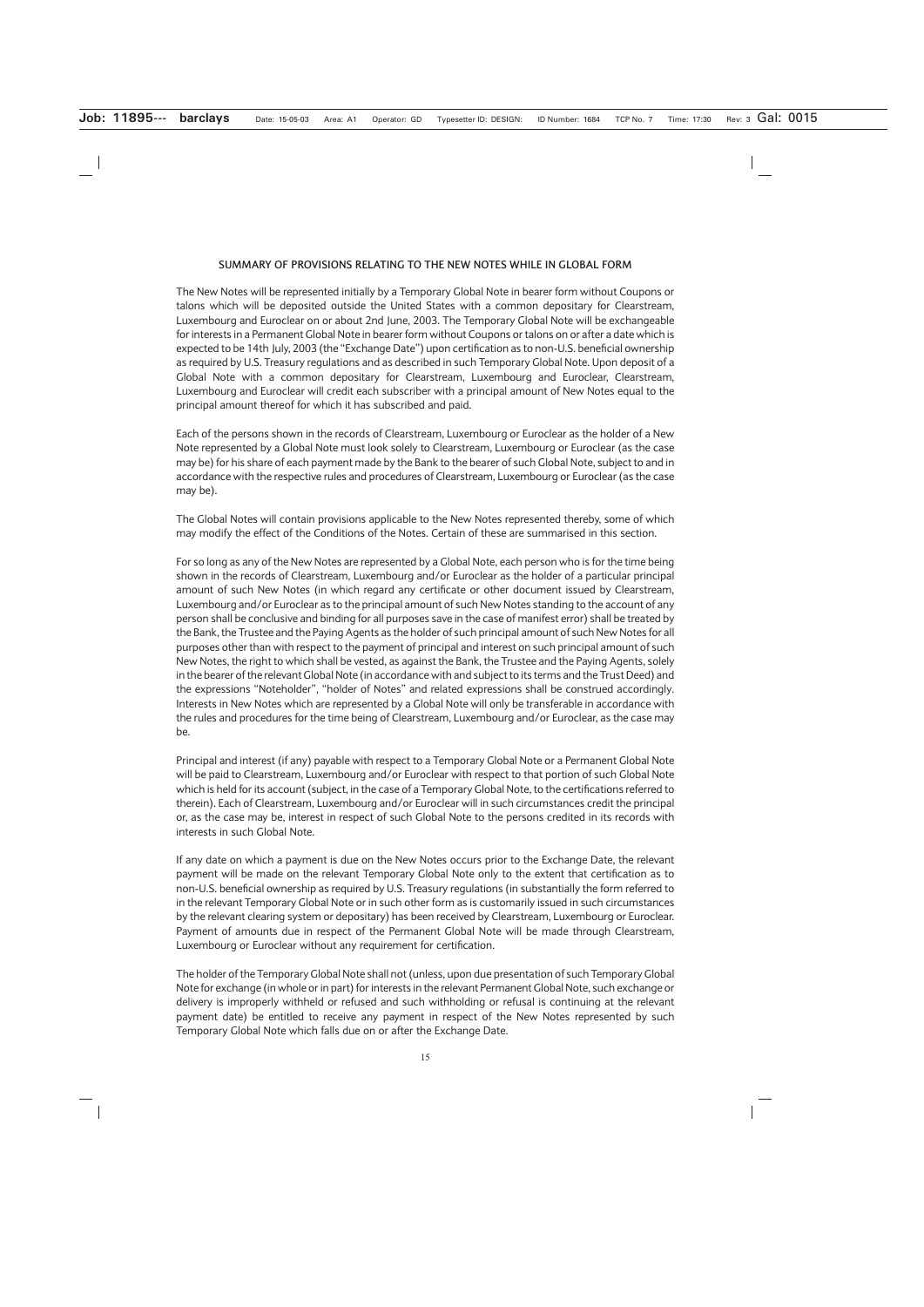Interests in the Permanent Global Note will be exchangeable by the Bank (free of charge) in whole (but not in part only) for definitive bearer New Notes (a) if Clearstream, Luxembourg or Euroclear is closed for business for a continuous period of 14 days (other than by reason of public holidays) or announces an intention to cease business permanently or in fact does so and no alternative clearing system satisfactory to the Trustee is available; or (b) if the Trustee is satisfied that, on the occasion of the next payment due in respect of the New Notes, the Bank or any of the Paying Agents would be required to make any deduction or withholding from any payment in respect of such New Notes which would not be required were such New Notes in definitive form. Thereupon (in the case of (a) above) the holder of the relevant Permanent Global Note (acting on the instructions of (a) holder(s) of an interest in the relevant Permanent Global Note) may give notice to the Bank, and (in the case of (b) above) the Bank may give notice to the Trustee and the Noteholders, of its intention to exchange the relevant Permanent Global Note for definitive New Notes on or after the Permanent Global Exchange Date (as defined below).

On or after the Permanent Global Exchange Date the holder of a Permanent Global Note shall surrender such Permanent Global Note to or to the order of the Principal Paying Agent. In exchange for a Permanent Global Note the Bank will deliver, or procure the delivery of, an equal aggregate principal amount of definitive relevant New Notes (having attached to them all Coupons in respect of interest which has not already been paid on the relevant Permanent Global Note), security printed in accordance with any applicable legal and stock exchange requirements and in or substantially in the form set out in the Nineteenth Supplemental Trust Deed. On exchange of a Permanent Global Note, the Bank will procure that it is cancelled and, if the holder so requests, returned to the holder together with any relevant definitive New Notes.

"Permanent Global Exchange Date" means a day specified in the notice requiring exchange falling not less than 60 days after that on which such notice is given and on which banks are open for business in the city in which the specified office of the Principal Paying Agent is located and in the city in which the relevant clearing system is located.

The cost of printing definitive New Notes will be borne by the Bank.

So long as the New Notes are represented in their entirety by one or more Global Notes and such Global Notes(s) is/are held on behalf of Clearstream, Luxembourg and/or Euroclear, notices to the Noteholders may be given by delivery of the relevant notice to Clearstream, Luxembourg and/or Euroclear, as appropriate, for communication by it/them to the Noteholders in substitution for publication as required by the Conditions of the Notes, subject to any applicable regulatory and stock exchange requirements. Any such notice shall be deemed to have been given to the Noteholders on the seventh day after that on which the notice is given to Clearstream, Luxembourg and/or Euroclear.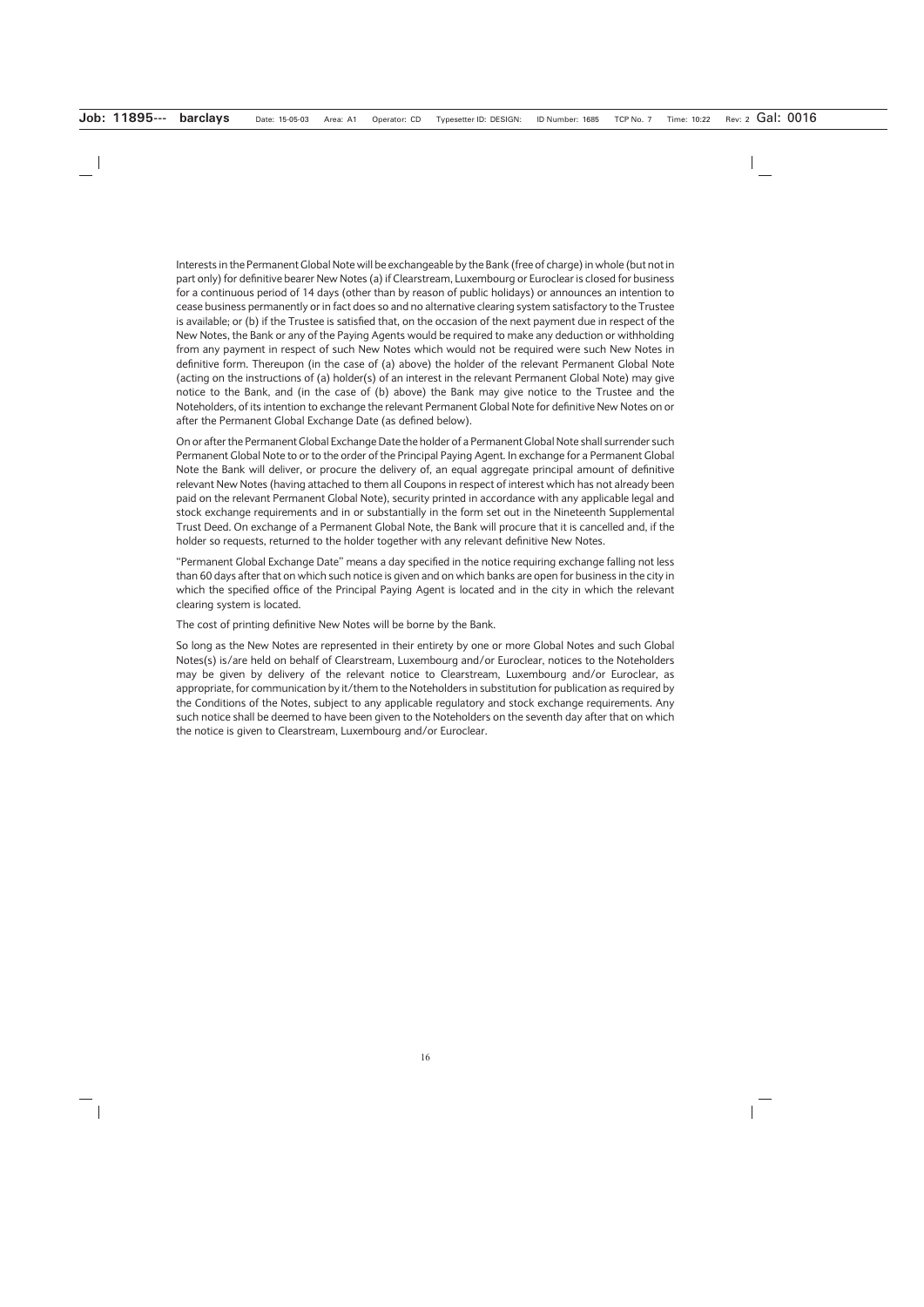#### **THE BANK AND THE GROUP**

#### **Business**

The Bank and its subsidiary undertakings (taken together, the "Group") is an international financial services group engaged primarily in banking, investment banking and asset management. In terms of assets employed, it is one of the largest financial services groups in the United Kingdom. The Group also operates in many other countries around the world and is a leading provider of co-ordinated global services to multinational corporations and financial institutions in the world's main financial centres. At 31st December, 2002, the total consolidated assets of the Group were £403,066 million, based on the audited balance sheet at that date. The whole of the issued ordinary share capital of the Bank is owned by Barclays PLC ("Barclays") which is the ultimate holding company of the Group.

The profit before taxation of the Group in respect of the year ended 31st December, 2002 was £3,203 million after charging net provisions for bad and doubtful debts of £1,484 million. In 2001, the Group made a profit before taxation of £3,423 million after charging net provisions for bad and doubtful debts of £1,149 million.

#### **Recent Development**

The Competition Commission published its report into the provision of banking services to small and medium sized enterprises (SMEs) on 14th March, 2002. The Bank and certain other banks have given undertakings to the Secretary of State for Trade and Industry and the Chancellor of the Exchequer regarding the implementation of the transitional pricing remedy contained in the Report. As a result, from 1st January, 2003 the Bank now offers each of its SME customers either interest on current accounts or free money transmission services or a choice between the two in accordance with the terms of such undertakings. Also, in October, 2002, the Bank agreed certain behavioural remedies with the Secretary of State and the Chancellor and is taking the necessary measures forward.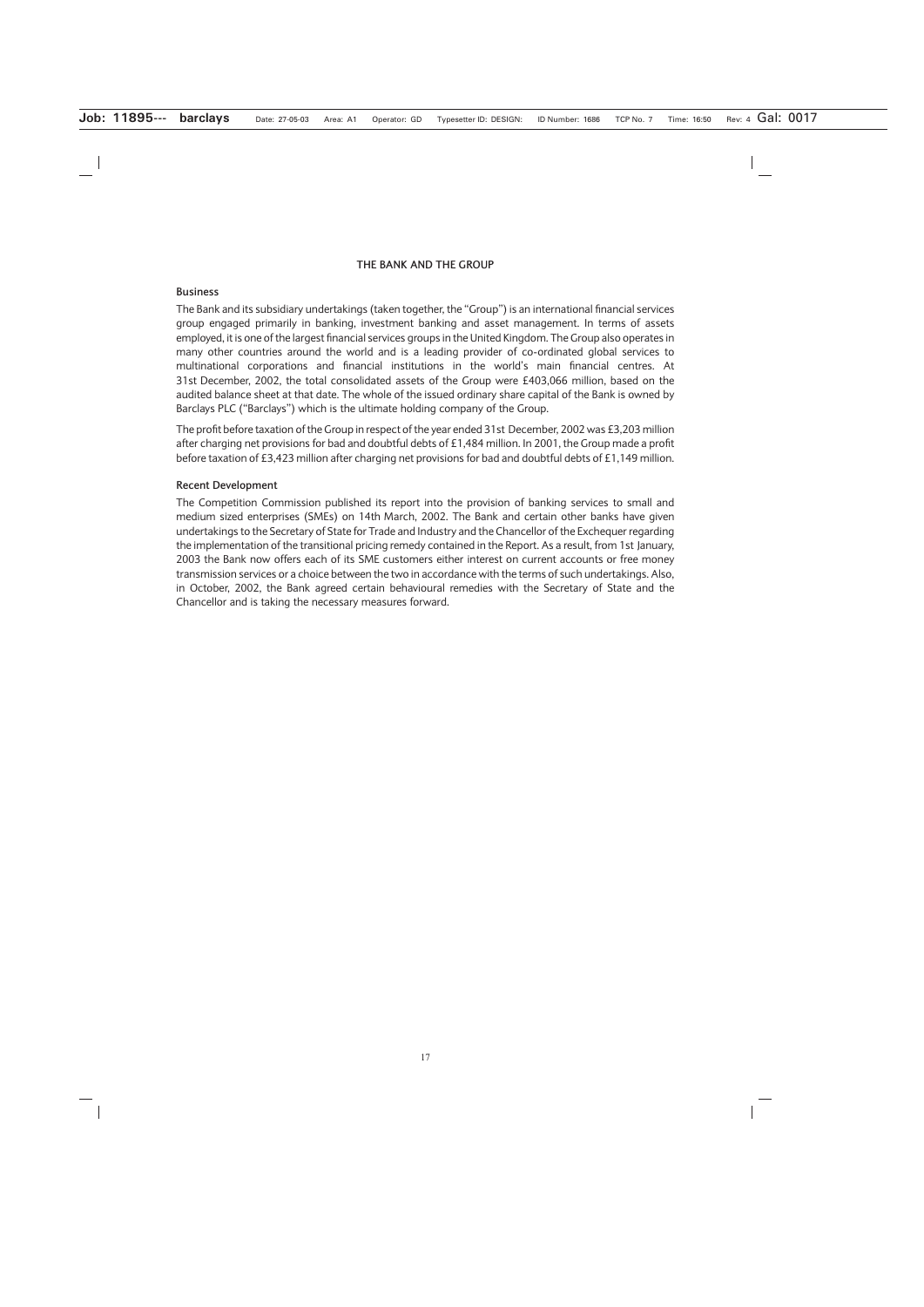#### **Capitalisation and Indebtedness**

The following table sets out the authorised and issued share capital of the Bank and the Group shareholders' funds and indebtedness and contingent liabilities as at 31st December, 2002:

|                                                                              | As at          |
|------------------------------------------------------------------------------|----------------|
|                                                                              | 31st December, |
|                                                                              | 2002           |
|                                                                              | million        |
| Share capital of the Bank                                                    |                |
| Authorised ordinary share capital – shares of £1 each                        | 3,000          |
| Authorised preference share capital – shares of U.S.\$0.01 each <sup>1</sup> | 150            |
| Ordinary shares - issued and fully paid                                      | 2,293          |
| Preference shares - issued and fully paid <sup>1</sup>                       | $\Omega$       |
|                                                                              |                |
|                                                                              | £ million      |
| Group shareholders' funds                                                    |                |
| Equity                                                                       |                |
| Issued and fully paid ordinary share capital                                 | 2,293          |
| Share premium                                                                | 5,603          |
| Revaluation reserve                                                          | 24             |
| Profit and loss account                                                      | 7,285          |
| Total shareholders' funds                                                    | 15,205         |
| Group indebtedness                                                           |                |
| Loan capital                                                                 |                |
| Undated loan capital – convertible to preference shares <sup>2</sup>         | 310            |
| Undated loan capital – non-convertible <sup>2</sup>                          | 6,368          |
| Dated loan capital - non-convertible <sup>3</sup>                            | 4,848          |
| Dated loan capital – convertible to preference shares <sup>3</sup>           | 11             |
|                                                                              |                |
|                                                                              | 11,537         |
| Debt securities in issue <sup>4</sup>                                        |                |
| <b>Bonds and Medium Term Notes</b>                                           | 45,885         |
| <b>Total indebtedness</b>                                                    | 57,422         |
| Total capitalisation and indebtedness                                        | 72,627         |
|                                                                              |                |
| <b>Contingent liabilities</b>                                                |                |
| Acceptances and endorsements                                                 | 2,589          |
| Guarantees and assets pledged as collateral security                         | 16,043         |
| Other contingent liabilities                                                 | 7,914          |
|                                                                              | 26,546         |
|                                                                              |                |

<sup>1</sup> At 31st December, 2002, the Bank had U.S.\$1,500,000 of authorised preference share capital comprising 150 million preference shares of U.S.\$0.01 each. There were no preference shares in issue at 31st December, 2002.

<sup>2</sup> See pages 19 and 21-22.

<sup>3</sup> See pages 20-22.

<sup>4 £3,268</sup> million was guaranteed but not secured, £3,741 million was secured but not guaranteed and the remainder was unguaranteed and unsecured.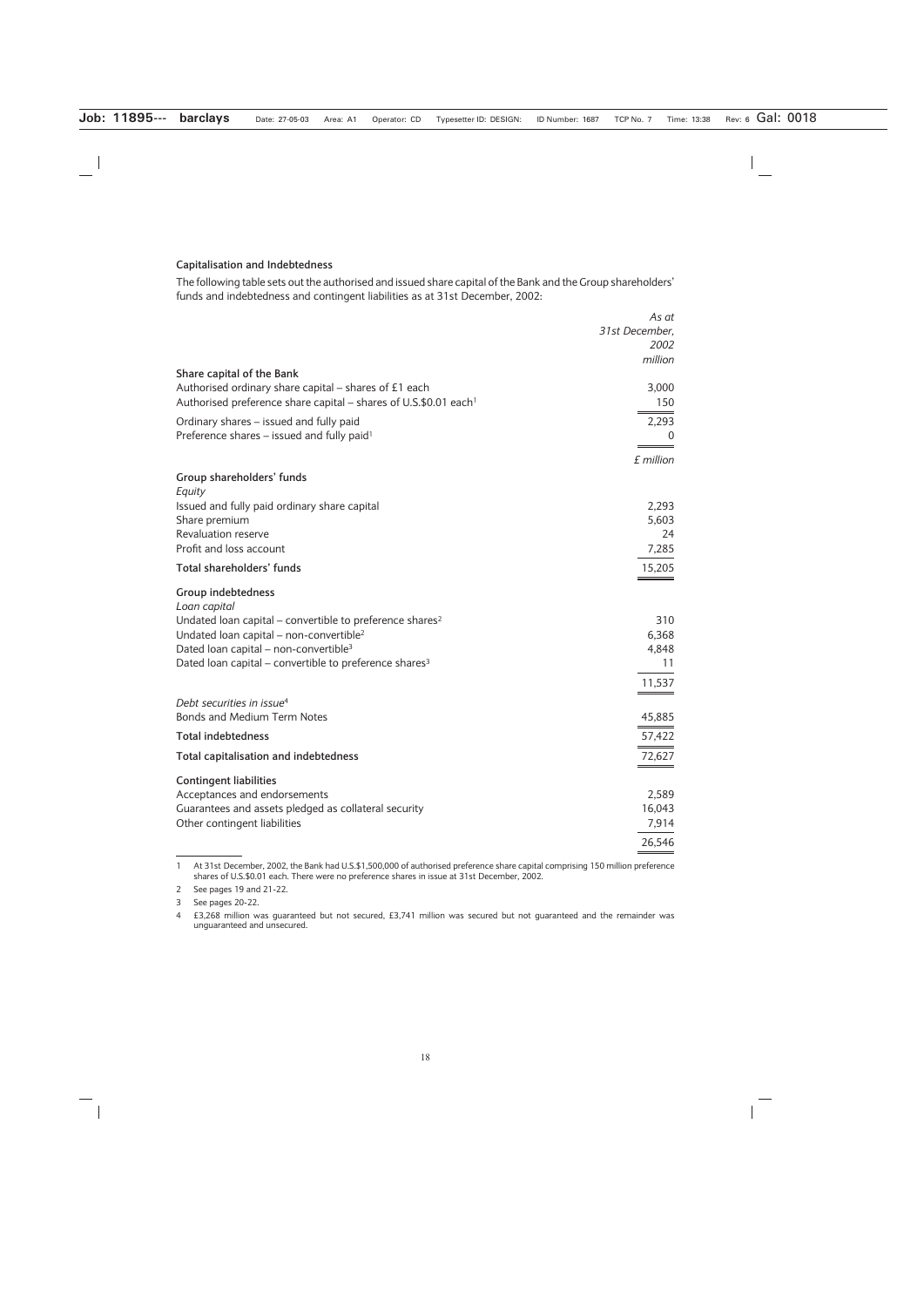# **Undated loan capital at 31st December, 2002 (Notes a and b)**

*£ million*

| The Bank:                                                                                   |       |
|---------------------------------------------------------------------------------------------|-------|
| 6% Callable Perpetual Core Tier One Notes (Notes e and w)                                   | 400   |
| 6.86% Callable Perpetual Core Tier One Notes (U.S.\$1,000m) Notes e and w)                  | 619   |
| 8.55% Step-up Callable Perpetual Reserve Capital Instruments (U.S.\$1,250m) (Notes e and x) | 767   |
| 7.375% Step-up Callable Perpetual Reserve Capital Instruments (U.S.\$750m) (Notes e and x)  | 459   |
| 7.50% Step-up Callable Perpetual Reserve Capital Instruments (€850m) (Notes e and y)        | 545   |
| Junior Undated Floating Rate Notes (U.S.\$121m) (Notes c and h)                             | 75    |
| Undated Floating Rate Primary Capital Notes Series 1 (U.S.\$358m) (Notes d and h)           | 222   |
| Undated Floating Rate Primary Capital Notes Series 2 (U.S.\$442m) (Notes d and h)           | 274   |
| Undated Floating Rate Primary Capital Notes Series 3 (Notes d and h)                        | 145   |
| 8% Convertible Capital Notes, Series E (U.S.\$500m) (Notes d and p)                         | 310   |
| 9.875% Undated Subordinated Notes (Notes d and q)                                           | 300   |
| 9% Permanent Interest Bearing Capital Bonds (Note d)                                        | 100   |
| 7.875% Undated Subordinated Notes (Notes d and r)                                           | 100   |
| 7.125% Undated Subordinated Notes (Notes d and s)                                           | 525   |
| 6.875% Undated Subordinated Notes (Notes d and t)                                           | 650   |
| 6.375% Undated Subordinated Notes (Notes d and u)                                           | 400   |
| 6.125% Undated Subordinated Notes (Notes d and v)                                           | 400   |
| 6.5% Undated Subordinated Notes (FRF 1,000m) (Notes d and i)                                | 99    |
| 5.03% Reverse Dual Currency Undated Subordinated Loan (\\$8,000m) (Notes d and j)           | 42    |
| 5% Reverse Dual Currency Undated Subordinated Loan (\f412,000m) (Notes d and j)             | 63    |
| Woolwich plc:                                                                               |       |
| 9.25% Perpetual Subordinated Bonds (Notes f and z)                                          | 183   |
|                                                                                             | 6,678 |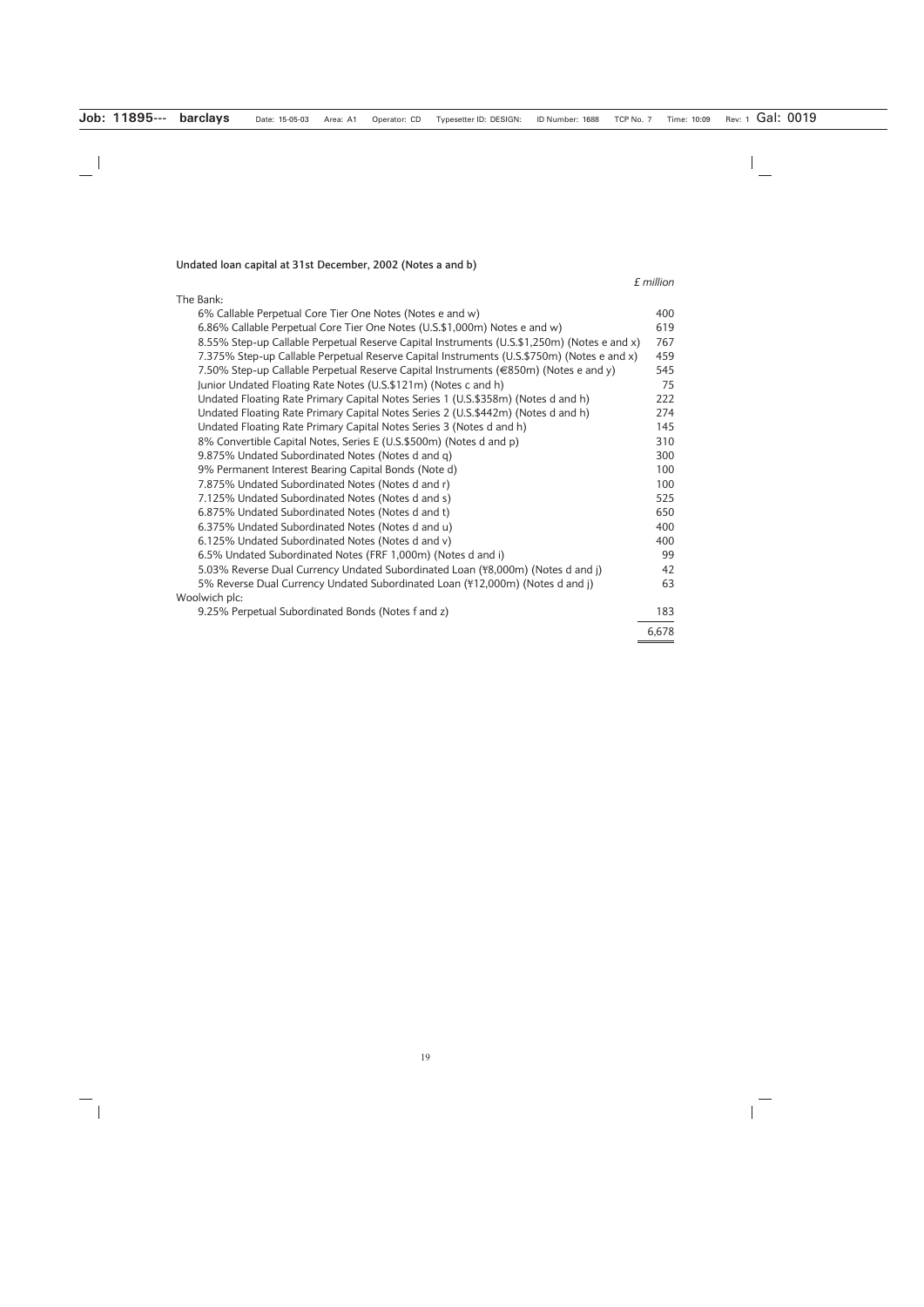**Dated loan capital at 31st December, 2002 (Notes a, b and g)**

### *£ million*

 $\overline{\phantom{0}}$ 

| The Bank:                                                                            |       |
|--------------------------------------------------------------------------------------|-------|
| Floating Rate Subordinated Notes 2003 (€55m) (Note h)                                | 36    |
| Subordinated Floating Rate Notes 2003 (€200m) (Notes h and o)                        | 125   |
| Subordinated Floating Rate Notes 2003 (\8,000m) (Note h)                             | 42    |
| Floating Rate Unsecured Capital Loan Stock 2006 (Note h)                             | 3     |
| 4.875% Step-Up Callable Subordinated Notes 2008 (FRF 1,000m) (Notes k and ae)        | 99    |
| Floating Rate Subordinated Notes 2008 (ITL 250,000m) (Notes h and ad)                | 84    |
| Subordinated Floating Rate Notes 2008 (U.S.\$250m) (Note h, o and af)                | 171   |
| Subordinated Floating Rate Notes 2009 (U.S.\$60m) (Notes h and o)                    | 41    |
| Floating Rate Subordinated Step-up Callable Notes 2009 (U.S.\$550m) (Notes h and ab) | 355   |
| Floating Rate Subordinated Step-up Callable Notes 2009 (U.S.\$115m) (Notes h and o)  | 79    |
| 7.4% Subordinated Notes 2009 (U.S.\$400m)                                            | 248   |
| Subordinated Fixed to CMS-Linked Notes 2009 (€31m) (Note h)                          | 20    |
| Floating Rate Subordinated Step-up Callable Notes 2009 (€150m) (Note h)              | 98    |
| Variable Floating Rate Subordinated Notes 2009 (\f5,000m) (Note h)                   | 26    |
| 12% Unsecured Capital Loan Stock 2010                                                | 25    |
| Floating Rate Subordinated Step-up Callable Notes 2011 (U.S.\$100m) (Note h)         | 62    |
| Floating Rate Subordinated Step-up Callable Notes 2011 (U.S.\$125m) (Note h)         | 78    |
| Floating Rate Subordinated Notes 2011 (U.S.\$400m) (Note h)                          | 248   |
| 5.75% Subordinated Notes 2011 (€1,000m)                                              | 651   |
| Fixed/Floating Rate Subordinated Notes 2011 (\\$5,000m) (Note I)                     | 26    |
| Floating Rate Subordinated Notes 2012 (Note h)                                       | 299   |
| Callable Subordinated Floating Rate Notes 2012 (Note h)                              | 44    |
| Callable Subordinated Floating Rate Notes 2012 (U.S.\$150m) (Note h)                 | 93    |
| Floating Rate Subordinated Notes 2012 (U.S.\$100m) (Note h)                          | 62    |
| Capped Floating Rate Subordinated Notes 2012 (U.S.\$100m) (Note h)                   | 62    |
| 5.5% Subordinated Notes 2013 (DM 500m) (Note m)                                      | 166   |
| Floating Rate Subordinated Notes 2019 (€50m) (Note h)                                | 33    |
| Subordinated Floating Rate Notes 2021 (€100m) (Note h)                               | 65    |
| Subordinated Floating Rate Notes 2022 (€50m) (Note h)                                | 33    |
| 5.75% Fixed Rate Subordinated Notes 2026                                             | 600   |
| 5.4% Reverse Dual Currency Subordinated Loan 2027 (\\$15,000m) (Note n)              | 78    |
| 6.33% Subordinated Notes 2032                                                        | 50    |
| Subordinated Floating Rate Notes 2040 (€100m) (Note h)                               | 65    |
| Woolwich plc:                                                                        |       |
| 5.25% Subordinated Notes 2011 (€250m)                                                | 152   |
| Step up Callable Floating Rate Subordinated Bonds 2012 (Note h)                      | 147   |
| 10.125% Subordinated Notes 2017 (Note aa)                                            | 121   |
| 9.5% Subordinated Bonds 2021                                                         | 261   |
| Barclays Bank of Botswana Limited ("BBB"):                                           |       |
| Subordinated Unsecured Floating Rate Capital Notes 2014 (BWP100m) (Note ac)          | 11    |
|                                                                                      | 4,859 |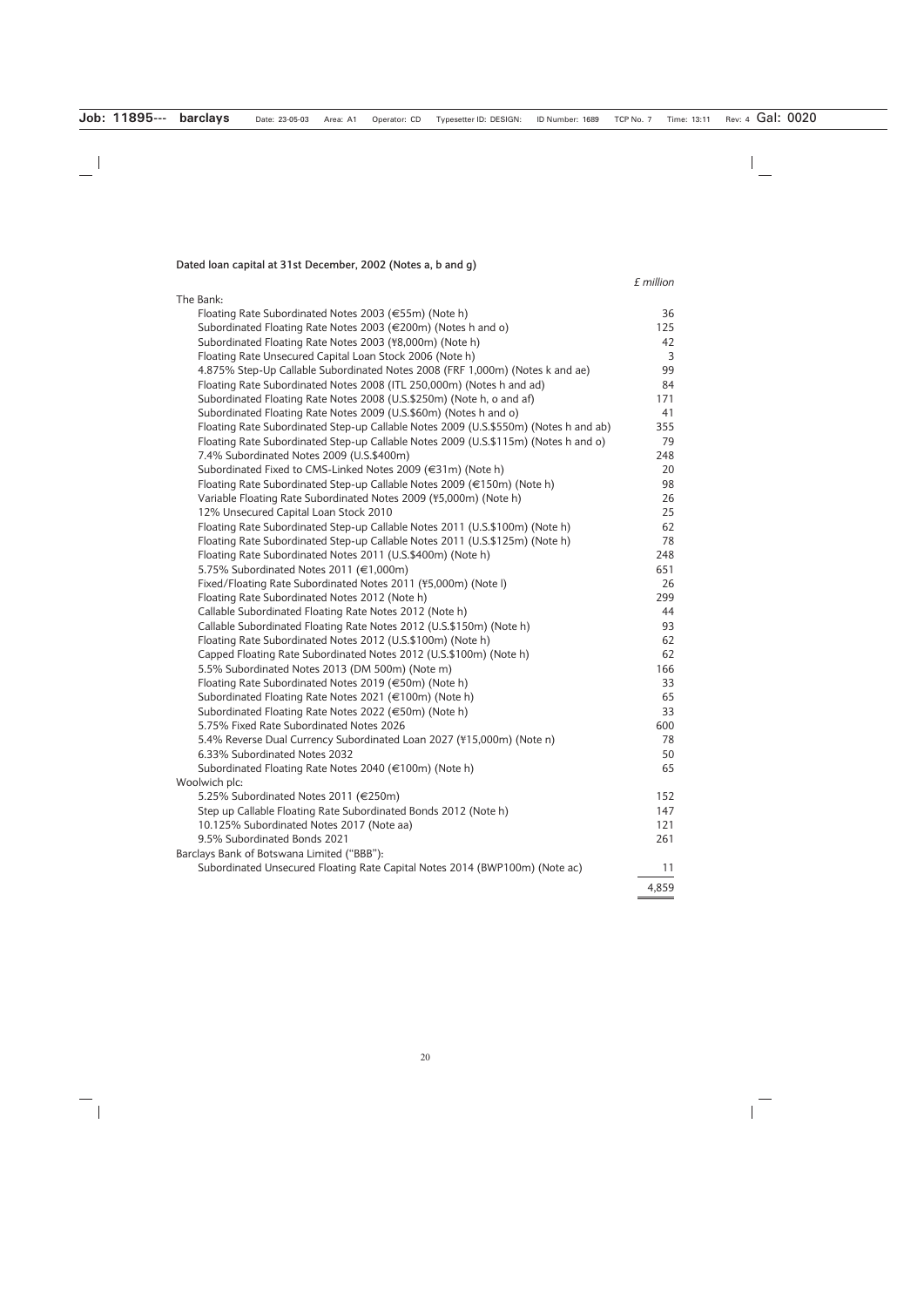Notes:

- (a) These figures take no account of liabilities between members of the Group. All loan capital is unsecured and unguaranteed. The majority of loan capital is prepayable at the option of the Bank, Woolwich plc or BBB, as appropriate, subject to, in the case of the Bank or Woolwich plc, any necessary prior approval of the Financial Services Authority and, in the case of BBB, the prior approval of the Bank of Botswana.
- (b) Loan capital in foreign currencies is expressed in sterling at the exchange rates per £1 prevailing on 31st December, 2002 being:  $U.S.S11.6131; \text{ } \in 1.5376$  (the euro legacy currencies of French francs, Deutschmarks and Italian lire having been first converted to euro at the official respective legacy currency to euro exchange rate); Yen 191.5019; BWP 8.7899.
- (c) These Notes (the "Junior Notes") rank behind the claims against the Bank of depositors and other unsecured unsubordinated creditors and holders of dated loan capital.
- (d) These Notes and Loans (the "Undated Notes and Loans") rank behind the claims against the Bank of the holders of the Junior Notes.
- (e) The Tier One Notes (the "TONs") and the Reserve Capital Instruments (the "RCIs") rank *pari passu* with each other and behind the claims against the Bank of the holders of the Undated Notes and Loans.
- (f) These Bonds rank behind the claims against Woolwich plc of its depositors and other unsecured unsubordinated creditors and holders of its dated loan capital.
- (g) The dated loan capital of the Bank, Woolwich plc and BBB has been issued on the basis that the claims thereunder are subordinated to the respective claims of their depositors and other unsecured unsubordinated creditors.
- (h) These Notes bear interest at rates fixed periodically in advance based on London or European interbank rates.
- (i) These Notes bear a fixed rate of interest until 2009. After that date, in the event that the Notes are not redeemed, the Notes will bear interest at rates fixed periodically in advance based on European interbank rates.
- (j) These Loans bear a fixed rate of interest until 2028 based on a U.S. dollar principal amount, but the interest payments have been swapped, resulting in a Yen interest rate payable which is fixed periodically in advance based on London interbank rates. After that date, in the event that the Loans are not redeemed, the Loans will bear Yen interest at rates fixed periodically in advance based on London interbank rates.
- (k) These Notes bear a fixed rate of interest until 2003. After that date, in the event that the Notes are not redeemed, the Notes will bear interest at rates fixed periodically in advance based on European interbank rates.
- (l) These Notes bear a fixed rate of interest until 2006. After that date, in the event that the Notes are not redeemed, the Notes will bear interest at rates fixed periodically in advance based on London interbank rates.
- (m) These Notes bear a fixed rate of interest until 2008. After that date, in the event that the Notes are not redeemed, the Notes will bear interest at rates fixed periodically in advance based on London interbank rates.
- (n) This Loan bears a fixed rate of interest based on a U.S. dollar principal amount, but the interest payments have been swapped, resulting in a Yen interest rate payable which is fixed periodically in advance based on London interbank rates.
- (o) The Bank has swapped the proceeds of these Notes for sterling under swaps the durations of which will match the respective terms of the Notes. The payment obligations of the Bank under these swaps are subordinated so that the claims against the Bank in respect of the swaps rank *pari passu* with claims against the Bank in respect of its dated loan capital. The sterling values of these Notes in the figures set out above take into account these subordinated swaps.
- (p) These Notes are convertible, at the option of the Bank, into 40,000,000 Non-cumulative Dollar-denominated Preference Shares, Series E of the Bank; at the date of this document no Series E Notes have been so converted.
- (q) These Notes are redeemable at the option of the Bank in 2008 and on every fifth anniversary thereafter. In the event that the Notes are not redeemed, the coupon will be reset to a fixed margin over a reference gilt rate for a further period of 5 years.
- (r) These Notes are redeemable at the option of the Bank up to and including October, 2003 and on every tenth anniversary thereafter. In the event that the Notes are not redeemed by October, 2003, the coupon will be reset to a fixed margin over a reference gilt rate for a further period of 10 years.
- (s) These Notes are redeemable at the option of the Bank in 2020 and on every fifth anniversary thereafter. In the event that the Notes are not redeemed, the coupon will be reset to a fixed margin over a reference gilt rate for a further period of 5 years.
- (t) These Notes are redeemable at the option of the Bank in 2015 and on every fifth anniversary thereafter. In the event that the Notes are not redeemed, the coupon will be reset to a fixed margin over a reference gilt rate for a further period of 5 years.
- (u) These Notes are redeemable at the option of the Bank in 2017 and on every fifth anniversary thereafter. In the event that the Notes are not redeemed, the coupon will reset to a fixed margin over a reference gilt rate for a further period of 5 years.
- (v) These Notes are redeemable at the option of the Bank in 2027 and on every fifth anniversary thereafter. In the event that the Notes are not redeemed, the coupon will reset to a fixed margin over a reference gilt rate for a further period of 5 years.
- (w) These TONs bear a fixed rate of interest until 2032. After that date, in the event that the TONs are not redeemed, the TONs will bear interest at rates fixed periodically in advance based on London interbank rates.
- (x) These RCIs bear a fixed rate of interest until 2011. After that date, in the event that the RCIs are not redeemed, the RCIs will bear interest at rates fixed periodically in advance based on London interbank rates.
- (y) These RCIs bear a fixed rate of interest until 2010. After that date, in the event that the RCIs are not redeemed, the RCIs will bear interest at rates fixed periodically in advance based on European interbank rates.
- (z) These Bonds are redeemable at the option of Woolwich plc in 2021 and on every fifth anniversary thereafter. In the event that the Bonds are not redeemed, the coupon will be reset to a fixed margin over a reference gilt rate for a further period of 5 years.
- (aa) These Notes bear a fixed rate of interest until 2012. After that date, in the event that the Notes are not redeemed, the coupon will be reset to a fixed margin over a reference gilt rate for a further period of 5 years.
- (ab) The Bank has swapped U.S.\$200 million of the proceeds of these Notes for sterling under a swap the duration of which matches the term of the Notes. The payment obligations of the Bank under this swap are subordinated so that the claims against the Bank in respect of this swap rank *pari passu* with claims against the Bank in respect of its dated loan capital. The sterling value of these Notes in the figures set out above takes into account this subordinated swap.
- (ac) These Notes bear interest at rates fixed periodically in advance based on the Bank of Botswana Certificate Rate. All of these Notes will be compulsorily converted to Preference Shares of BBB, having a total par value equal in sum to the principal amount of Notes outstanding at the time of conversion, should BBB experience pre-tax losses in excess of its retained earnings and other capital surplus accounts; at the date of this document no Notes have been so converted.
- (ad) These Notes were redeemed on 25th March, 2003.
- (ae) These Notes were redeemed on 1st April, 2003.
- (af) These Notes were redeemed on 23rd May, 2003.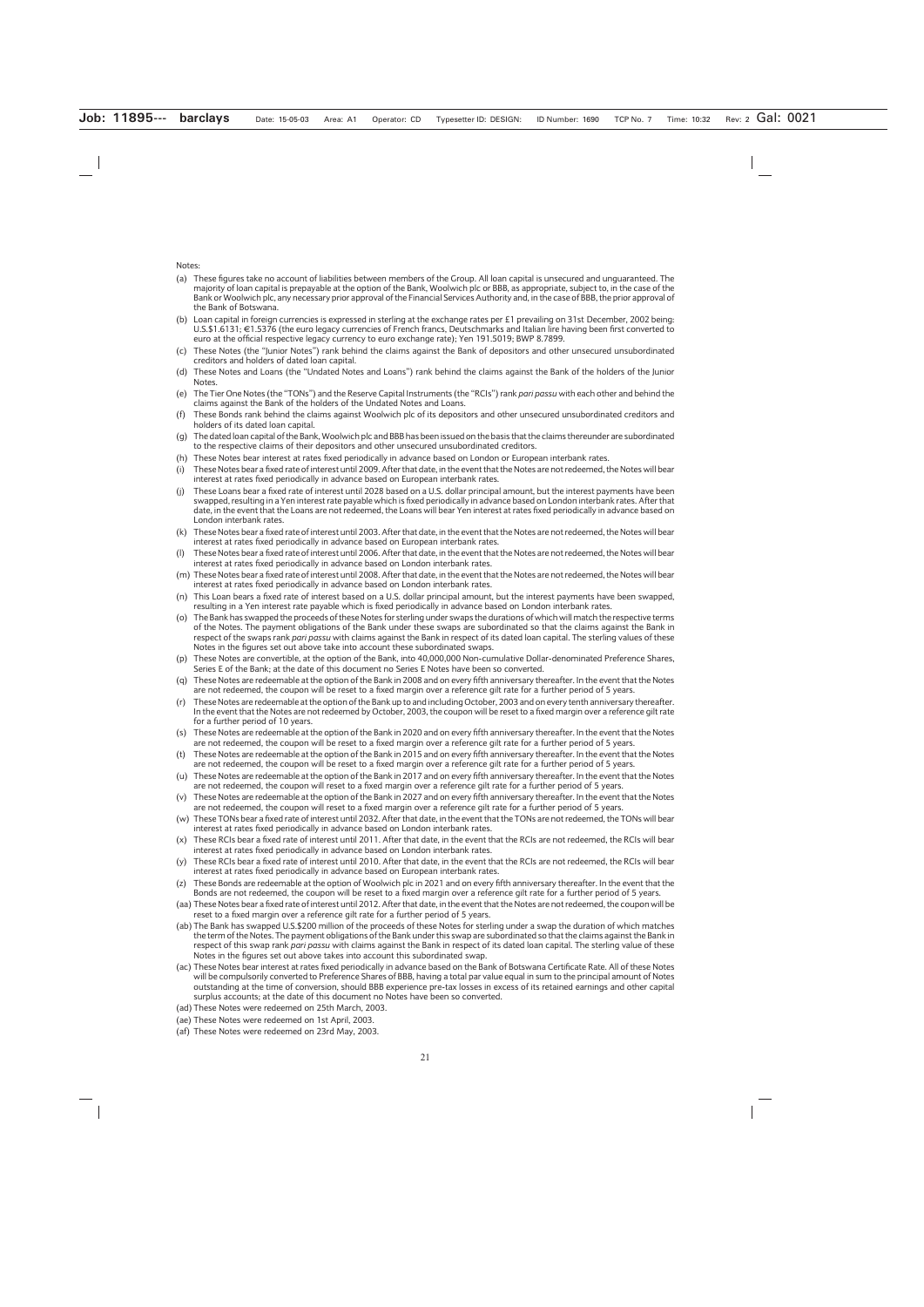On 10th March, 2003, the Bank issued £65,000,000 6.375% Undated Subordinated Notes. On 11th March, 2003 the Bank issued U.S.\$750,000,000 Floating Rate Subordinated Notes due 2013. On 26th March, 2003 the Bank swapped U.S.\$350 million of the proceeds of its issue of U.S.\$550 million Floating Rate Subordinated Step-Up Callable Notes 2009 for sterling (£222 million) under a swap, the duration of which will match the term of the Notes. The payment obligations of the Bank under this swap are subordinated so that the claims against the Bank in respect of this swap rank *pari passu* with claims against the Bank in respect of its dated loan capital. On 31st March, 2003 the Bank issued €750,000,000 4.875% Subordinated Notes due 2013. On 15th April, 2003 the Bank issued €115,500,000 Floating Rate Subordinated Notes due 2005. On 23rd April, 2003 the Bank issued €300,000,000 Floating Rate Subordinated Notes due 2005. On 30th April, 2003 the Bank announced it is giving notice to redeem all of its outstanding U.S.\$500,000,000 8% Convertible Capital Notes, Series E on 1st June, 2003. On 9th May, 2003 Barclays Bank Zambia PLC issued ZMK 30,000,000,000 Subordinated Unsecured Floating Rate Notes due 2015. Save as mentioned in this paragraph and in Notes (ad) to (af) above, there has been no material change in the undated loan capital and dated loan capital of the Group since 31st December, 2002.

#### **Directors**

The Directors of the Bank, each of whose business address is 54 Lombard Street, London EC3P 3AH, their function(s) in relation to the Group and their principal outside activities (if any) of significance to the Group are as follows:

| Name                    | Function(s) within the Group            | Principal outside activity            |
|-------------------------|-----------------------------------------|---------------------------------------|
| Sir Peter Middleton GCB | Chairman                                | Deputy Chairman, United Utilities PLC |
| <b>Matthew Barrett</b>  | Group Chief Executive                   |                                       |
| Christopher Lendrum     | <b>Group Executive Director</b>         |                                       |
| John Varley             | <b>Group Finance Director</b>           |                                       |
| Sir Brian Jenkins GBE   | Deputy Chairman, Non-Executive Director | Chairman, Charities Aid Foundation    |
| David Arculus           | Non-Executive Director                  | Chairman, Severn Trent plc            |
| Hilary Cropper CBE      | Non-Executive Director                  | Chairman, Xansa PLC                   |
| Professor Sandra Dawson | Non-Executive Director                  | KPMG Professor of Management          |
|                         |                                         | Studies at the University of          |
|                         |                                         | Cambridge                             |
| Sir Nigel Rudd DL       | Non-Executive Director                  | Chairman, Kidde PLC,                  |
|                         |                                         | Chairman, Pilkington PLC,             |
|                         |                                         | Chairman, Pendragon PLC,              |
|                         |                                         | Deputy Chairman,                      |
|                         |                                         | <b>Boots Group PLC</b>                |
| Stephen Russell         | Non-Executive Director                  | Chief Executive,                      |
|                         |                                         | <b>Boots Group PLC</b>                |
| Dr Jürgen Zech          | Non-Executive Director                  |                                       |

Stephen Russell will relinquish his role as Chief Executive and leave the Board of Boots Group PLC on 31st May, 2003 and Sir Nigel Rudd will be appointed as Chairman of Boots Group PLC, effective from 15th September, 2003.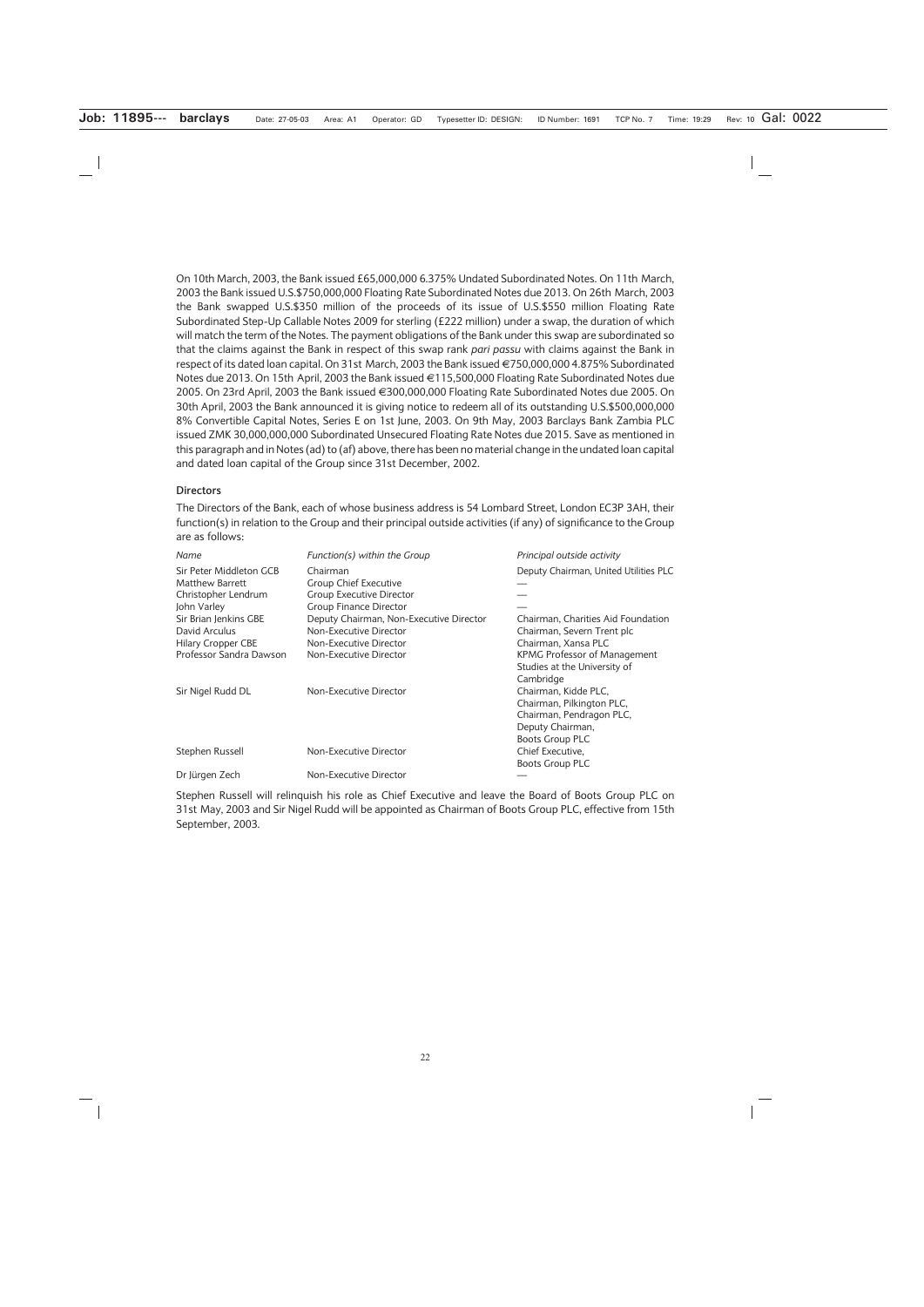#### **Financial Statements**

The financial statements set out on this page and page 24 have been extracted without material adjustment from the audited consolidated accounts of the Group for the year ended 31st December, 2002. The annual accounts of the Bank for the last three years have been audited.

# **Consolidated Profit and Loss Accounts**

|                                                                                | Year ended     |           |
|--------------------------------------------------------------------------------|----------------|-----------|
|                                                                                | 31st December, |           |
|                                                                                | 2002           | 2001      |
|                                                                                |                | (audited) |
|                                                                                | £m             | £m        |
| Interest receivable:                                                           |                |           |
| Interest receivable and similar income arising from debt securities            | 2,030          | 2,383     |
| Other interest receivable and similar income                                   | 10,014         | 11,075    |
|                                                                                | 12,044         | 13,458    |
| Interest payable                                                               | (5,839)        | (7, 492)  |
| Net interest income                                                            | 6,205          | 5,966     |
| Fees and commissions receivable                                                | 4,454          | 4,202     |
| Less: fees and commissions payable                                             | (529)          | (465)     |
| Dealing profits                                                                | 833            | 1,011     |
| Other operating income                                                         | 364            | 428       |
| Operating income                                                               | 11,327         | 11,142    |
| Administration expenses - staff costs                                          | (3,757)        | (3,716)   |
| Administration expenses - other                                                | (2,312)        | (2,303)   |
| Depreciation and amortisation                                                  | (557)          | (537)     |
| Operating expenses                                                             | (6,626)        | (6, 556)  |
| Operating profit before provisions                                             | 4,701          | 4,586     |
| Provisions for bad and doubtful debts                                          | (1,484)        | (1, 149)  |
| Provisions for contingent liabilities and commitments                          | (1)            | (1)       |
| Provisions                                                                     | (1,485)        | (1, 150)  |
| Operating profit                                                               | 3,216          | 3,436     |
| Loss from joint ventures                                                       | (5)            | (1)       |
| Loss from associated undertakings                                              | (5)            | (8)       |
| (Loss)/profit on disposal of other Group undertakings                          | (3)            | (4)       |
| Profit on ordinary activities before tax                                       | 3,203          | 3,423     |
| Tax on profit on ordinary activities                                           | (955)          | (943)     |
| Profit on ordinary activities after tax                                        | 2,248          | 2,480     |
| Minority interests - equity                                                    | (20)           | (31)      |
| Profit for the financial year attributable to the members of Barclays Bank PLC | 2,228          | 2,449     |
| Dividends payable to Barclays PLC                                              | (1,798)        | (1, 317)  |
| Dividends payable to preference shareholders                                   |                | (5)       |
| Profit retained for the financial year                                         | 430            | 1,127     |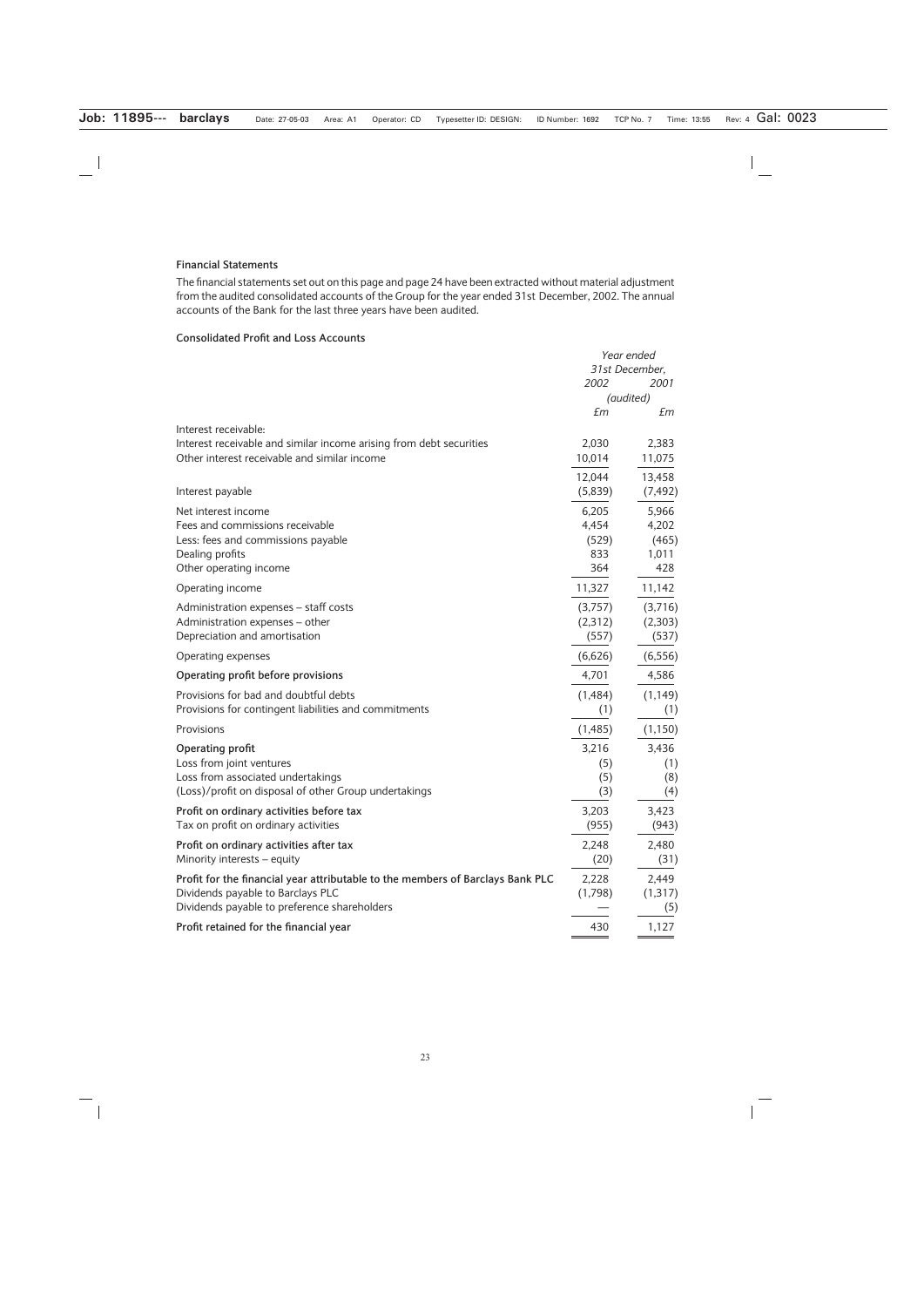#### **Consolidated Balance Sheets**

|                                                                                                                                                                                                                                                                                                                  | 2002                                                           | Year ended<br>31st December,<br>2001                          |  |
|------------------------------------------------------------------------------------------------------------------------------------------------------------------------------------------------------------------------------------------------------------------------------------------------------------------|----------------------------------------------------------------|---------------------------------------------------------------|--|
|                                                                                                                                                                                                                                                                                                                  | £m                                                             | (audited)<br>£m                                               |  |
| Assets:<br>Cash and balances at central banks<br>Items in course of collection from other banks<br>Treasury bills and other eligible bills<br>Loans and advances to banks - banking<br>- trading                                                                                                                 | 2,032<br>2,335<br>7,645<br>15,369<br>42,805<br>58,174          | 1,281<br>2,444<br>7,417<br>12,196<br>35,693<br>47,889         |  |
| Loans and advances to customers – banking<br>– trading                                                                                                                                                                                                                                                           | 157,222<br>45,176<br>202,398                                   | 146,253<br>34,240<br>180,493                                  |  |
| Debt securities<br>Equity shares                                                                                                                                                                                                                                                                                 | 94,229<br>3,133                                                | 78,924<br>3,118                                               |  |
| Interests in joint ventures – share of gross assets<br>- share of gross liabilities                                                                                                                                                                                                                              | 242<br>(184)                                                   | 230<br>(174)                                                  |  |
| Interests in associated undertakings<br>Intangible fixed assets<br>Tangible fixed assets<br>Other assets<br>Prepayments and accrued income                                                                                                                                                                       | 58<br>397<br>3,934<br>1,626<br>16,839<br>2,982<br>395,782      | 56<br>32<br>4,091<br>1,958<br>18,186<br>2,553<br>348,442      |  |
| Retail life-fund assets attributable to policyholders                                                                                                                                                                                                                                                            | 7,284                                                          | 8,170                                                         |  |
| <b>Total assets</b>                                                                                                                                                                                                                                                                                              | 403,066                                                        | 356,612                                                       |  |
| Liabilities:                                                                                                                                                                                                                                                                                                     |                                                                |                                                               |  |
| Deposits by banks – banking<br>– trading                                                                                                                                                                                                                                                                         | 48,751<br>38,683                                               | 45,837<br>21,543                                              |  |
| Customer accounts – banking<br>– trading                                                                                                                                                                                                                                                                         | 87,434<br>144,078<br>27,420<br>171,498                         | 67,380<br>139,863<br>23,984<br>163,847                        |  |
| Debt securities in issue<br>Items in course of collection due to other banks<br>Other liabilities<br>Balances due to Barclays PLC<br>Accruals and deferred income<br>Provisions for liabilities and charges – deferred tax<br>Provisions for liabilities and charges - other<br>Dividend payable to Barclays PLC | 45,885<br>1,416<br>56,564<br>104<br>4,352<br>461<br>486<br>684 | 41,846<br>1,550<br>42,930<br>46<br>4,377<br>616<br>562<br>682 |  |
| <b>Subordinated liabilities:</b><br>Undated loan capital: convertible to preference shares<br>Undated loan capital: non-convertible<br>Dated loan capital: non-convertible<br>Dated loan capital - convertible to preference shares                                                                              | 310<br>6,368<br>4,848<br>11<br>380,421                         | 345<br>4,709<br>4,933<br>333,823                              |  |
| Minority interests and shareholders' funds:<br>Minority interests – equity                                                                                                                                                                                                                                       | 156                                                            | 134                                                           |  |
| Called up share capital<br>Share premium account<br><b>Revaluation reserve</b><br>Profit and loss account<br>Shareholders' funds - equity and non-equity                                                                                                                                                         | 2,293<br>5,603<br>24<br>7,285<br>15,205                        | 2,286<br>5,475<br>30<br>6,694<br>14,485                       |  |
|                                                                                                                                                                                                                                                                                                                  | 15,361                                                         | 14,619                                                        |  |
| Retail life-fund liabilities to policyholders                                                                                                                                                                                                                                                                    | 395,782<br>7,284                                               | 348,442<br>8,170                                              |  |
| Total liabilities and shareholders' funds                                                                                                                                                                                                                                                                        | 403,066                                                        | 356,612                                                       |  |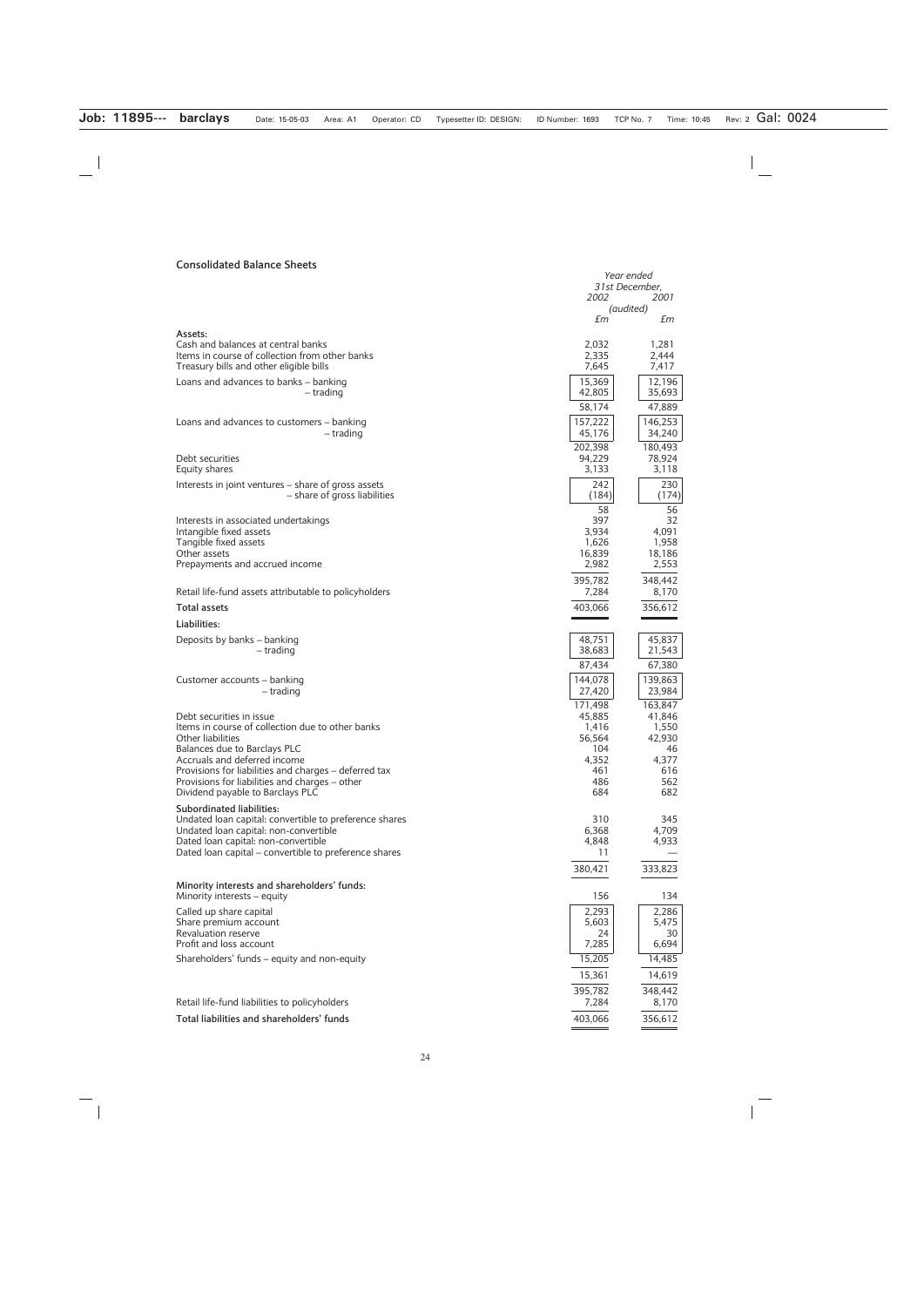#### **UNITED KINGDOM TAXATION**

*The following is a summary of the current United Kingdom taxation treatment of the New Notes. It is not exhaustive. It relates only to the position of persons who are the absolute beneficial owners of the New Notes and may not apply to certain classes of Noteholders, such as dealers in securities. Noteholders who are in any doubt as to their tax position or who may be subject to tax in a jurisdiction other than the United Kingdom should consult their professional advisers.*

#### **Withholding Tax**

- 1. All payments of interest on the New Notes can be paid gross provided that, at the time of the payment, the New Notes are listed on a recognised stock exchange, as defined in Section 841 of the Income and Corporation Taxes Act 1988 ("ICTA"). The London Stock Exchange is a recognised stock exchange for these purposes, and under an Inland Revenue published practice, securities will be treated as listed on the London Stock Exchange if they are admitted to the Official List by the United Kingdom Listing Authority and are admitted to trading on the London Stock Exchange. The United Kingdom Inland Revenue may obtain information about the identity of the payee or person entitled to the interest on the New Notes from persons in the United Kingdom paying such interest to or receiving such interest on behalf of another person and, in certain circumstances, may exchange taxpayer information with the tax authorities of other jurisdictions.
- 2. The interest on the New Notes will have a United Kingdom source and, accordingly, subject as set out below, may be chargeable to United Kingdom tax by direct assessment even if paid without withholding or deduction. However, such interest received without deduction or withholding is not chargeable to United Kingdom tax in the hands of a Noteholder who is not resident for tax purposes in the United Kingdom unless the Noteholder carries on a trade, profession or vocation in the United Kingdom through a branch or agency in the United Kingdom in connection with which the interest or profit is received or to which the New Notes are attributable. There are certain exceptions for income received by specified categories of agent (such as some brokers and investment managers).
- 3. If interest on the New Notes were to be paid under deduction of United Kingdom income tax (which would generally be the case (subject to any applicable exemptions or reliefs which might be obtained pursuant to an applicable double taxation treaty) if the New Notes were to cease to be listed on a recognised stock exchange), Noteholders who are not resident in the United Kingdom may be able to recover all or part of the tax deducted if there is an appropriate provision in an applicable double taxation treaty.
- 4. The provisions relating to additional payments referred to in Condition 6 of "Conditions of the Notes" would not apply if the Inland Revenue sought to assess the person entitled to the relevant interest on any New Note directly to United Kingdom income tax. However, exemption from or reduction of such United Kingdom tax liability might be available under an applicable double taxation treaty.

#### **Holders within the Charge to United Kingdom Corporation Tax**

5. For corporate Noteholders within the charge to United Kingdom corporation tax, New Notes will constitute "qualifying corporate bonds" within section 117 of the Taxation of Chargeable Gains Act 1992. Such corporate Noteholders will normally recognise any gain or loss for corporation tax purposes under the "loan relationship" rules in the Finance Act 1996. Under these rules, all interest, profits, gains and losses, measured and recognised in accordance with an authorised accruals or mark to market basis of accounting method, are taxed or relieved as income.

#### **Holders not within the Charge to United Kingdom Corporation Tax**

- 6. The New Notes are "qualifying corporate bonds". Accordingly a disposal or redemption of New Notes by a Noteholder who is not within the charge to United Kingdom corporation tax and who is a United Kingdom taxpayer will not give rise to a chargeable gain or an allowable loss for United Kingdom capital gains tax purposes.
- 7. A transfer of New Notes by a non-corporate Noteholder who is resident or ordinarily resident in the United Kingdom or who carries on a trade in the United Kingdom through a branch or agency to which the New Notes are attributable may give rise to a charge to United Kingdom income tax in respect of an amount representing interest on the New Notes which has accrued since the preceding Interest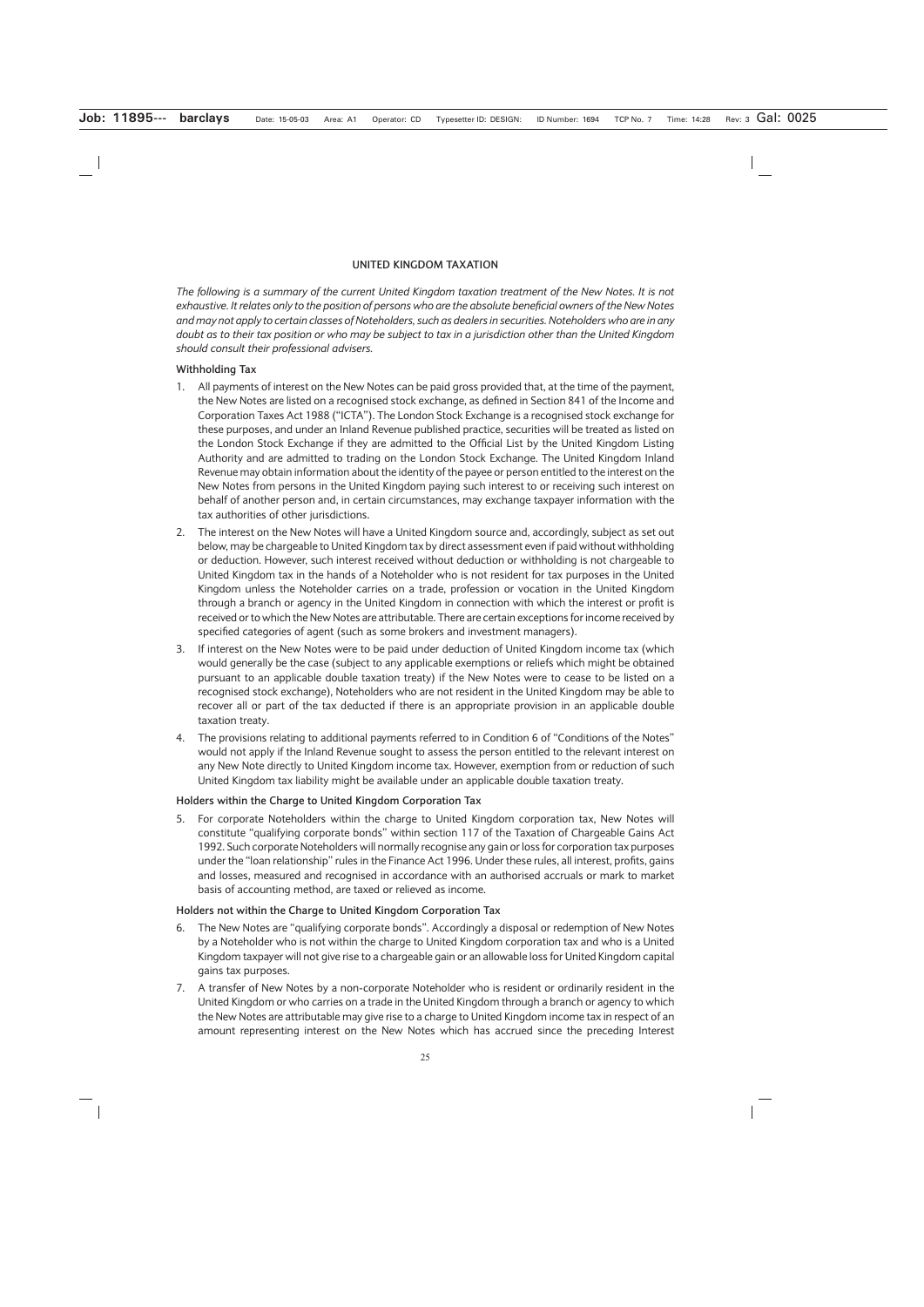Payment Date under the provisions of the "accrued income scheme" (the "Scheme"). The New Notes will be variable rate securities within the meaning of section 717 of ICTA. Accordingly, on a transfer of a New Note, an amount of interest which is just and reasonable will be treated as accrued income under the Scheme. However, the transferee will not be entitled to any relief for that amount under the Scheme.

#### **EU Directive on the Taxation of Savings Income**

On 21st January, 2003, the European Council of Economics and Finance Ministers (**ECOFIN**) agreed, in implementation of the conclusions of the ECOFIN meeting of 26th-27th November, 2000, on proposals under which, with effect from 1st January, 2005, Member States will be required to provide to the tax authorities of another Member State details of payments of interest (or similar income) paid by a person within their respective jurisdictions to an individual resident in that other Member State, except that, for a transitional period only, Belgium, Luxembourg and Austria will instead be required to operate a withholding system in relation to such payments (the transitional period being related to the conclusion (on the basis of unanimity) of certain other agreements relating to information exchange with certain other countries). The rate of withholding will be 15 per cent for the first three years of the transitional period beginning on 1st January, 2005, 20 per cent as from 1st January, 2008 and 35 per cent as from 1st January, 2011. The final text of the Directive to implement the proposals has yet to be adopted, and so the above may be subject to change.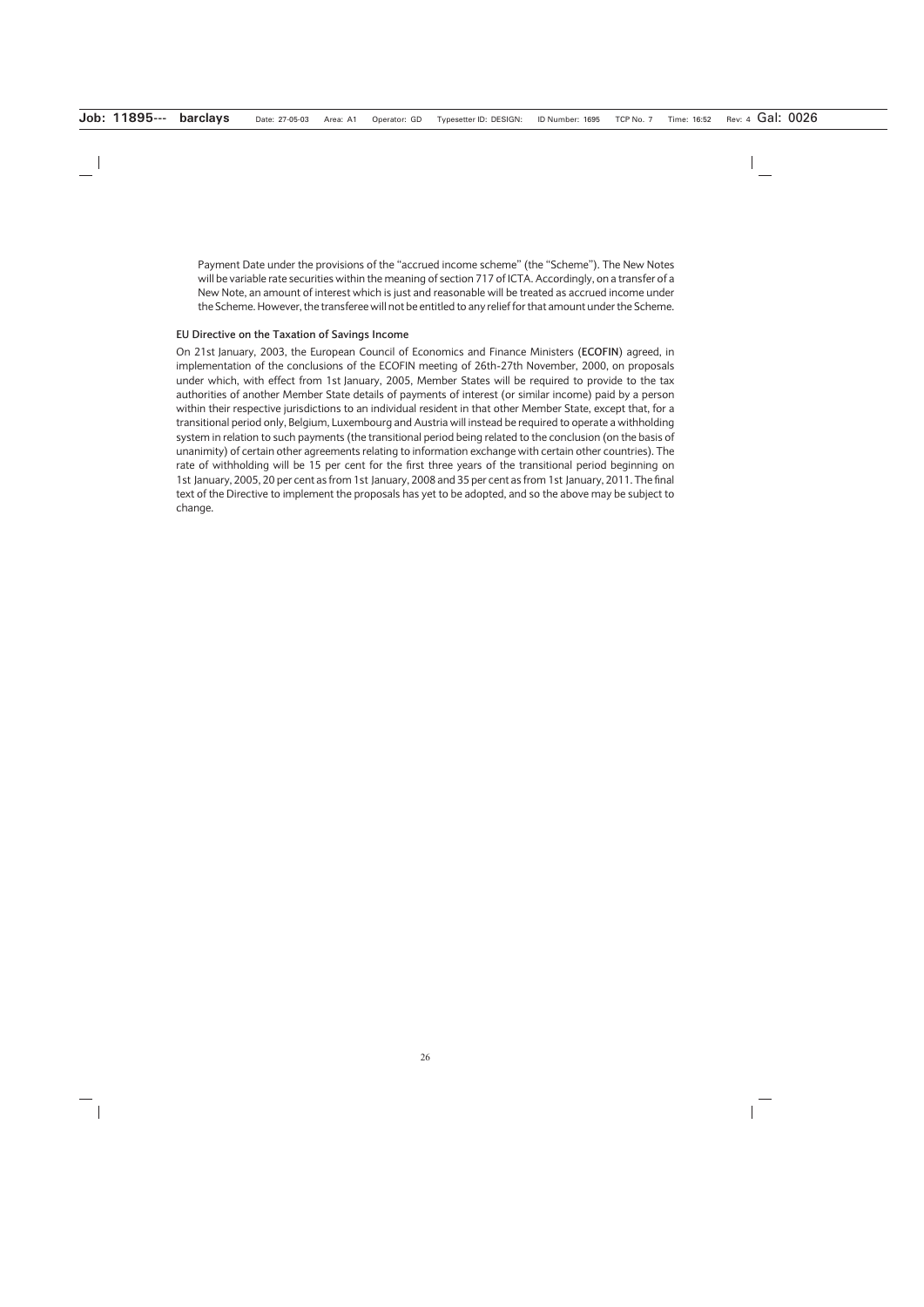#### **SUBSCRIPTION AND SALE**

Under a Subscription Agreement entered into with the Bank on 29th May, 2003 Barclays Bank PLC, Citigroup Global Markets Limited, Goldman Sachs International, J.P. Morgan Securities Ltd., Merrill Lynch International and Morgan Stanley & Co. International Limited (each a "Manager" and together the "Managers") have agreed to subscribe for the New Notes at the issue price of 108.617 per cent of their principal amount plus an amount equal to 44 days' accrued interest thereon. The Bank has agreed to pay to the Managers a combined management and underwriting commission of 0.625 per cent of such principal amounts and to reimburse the Managers for certain of their expenses. The Subscription Agreement is subject to termination in certain circumstances prior to payment to the Bank.

### *United States of America*

The New Notes have not been and will not be registered under the U.S. Securities Act of 1933, as amended (the "Securities Act"), and may not be offered or sold within the United States or to, or for the account or benefit of, U.S. persons except in certain transactions exempt from the registration requirements of the Securities Act. Terms used in this paragraph have the meanings given to them by Regulation S under the Securities Act.

New Notes are subject to U.S. tax law requirements and may not be offered, sold or delivered within the United States or its possessions or to a U.S. person, except in certain transactions permitted by U.S. tax regulations. Terms used in this paragraph have the meanings given to them by the U.S. Internal Revenue Code and regulations thereunder.

Each Manager has agreed that, except as permitted by the Subscription Agreement, it will not offer, sell or deliver New Notes (i) as part of their distribution at any time, or (ii) otherwise until 40 days after the later of the commencement of the offering and the Closing Date (as defined in the Subscription Agreement), within the United States or to, or for the account or benefit of, U.S. persons, and it will have sent to each dealer to which it sells New Notes during the distribution compliance period a confirmation or other notice setting forth the restrictions on offers and sales of New Notes within the United States or to, or for the account or benefit of, U.S. persons.

In addition, until 40 days after the commencement of the offering, an offer or sale of New Notes within the United States by a dealer that is not participating in the offering may violate the registration requirements of the Securities Act.

# *United Kingdom*

Each Manager has represented and agreed that:

- (1) it has not offered or sold and will not offer or sell any New Notes to persons in the United Kingdom prior to admission of such New Notes to listing in accordance with Part VI of the FSMA except to persons whose ordinary activities involve them in acquiring, holding, managing or disposing of investments (as principal or agent) for the purposes of their businesses or otherwise in circumstances which have not resulted and will not result in an offer to the public in the United Kingdom within the meaning of the Public Offers of Securities Regulations 1995, as amended, or the FSMA;
- (2) it has only communicated or caused to be communicated, and will only communicate or cause to be communicated, any invitation or inducement to engage in investment activity (within the meaning of Section 21 of the FSMA) received by it in connection with the issue or sale of any New Notes in circumstances in which Section 21(1) of the FSMA would not, if the Bank was not an authorised person, apply to the Bank; and
- (3) it has complied and will comply with all applicable provisions of the FSMA with respect to anything done by it in relation to the New Notes in, from or otherwise involving the United Kingdom.

#### *General*

Each Manager has represented and agreed that it will only sell New Notes in compliance with the laws and regulations in any jurisdiction applicable to such sale.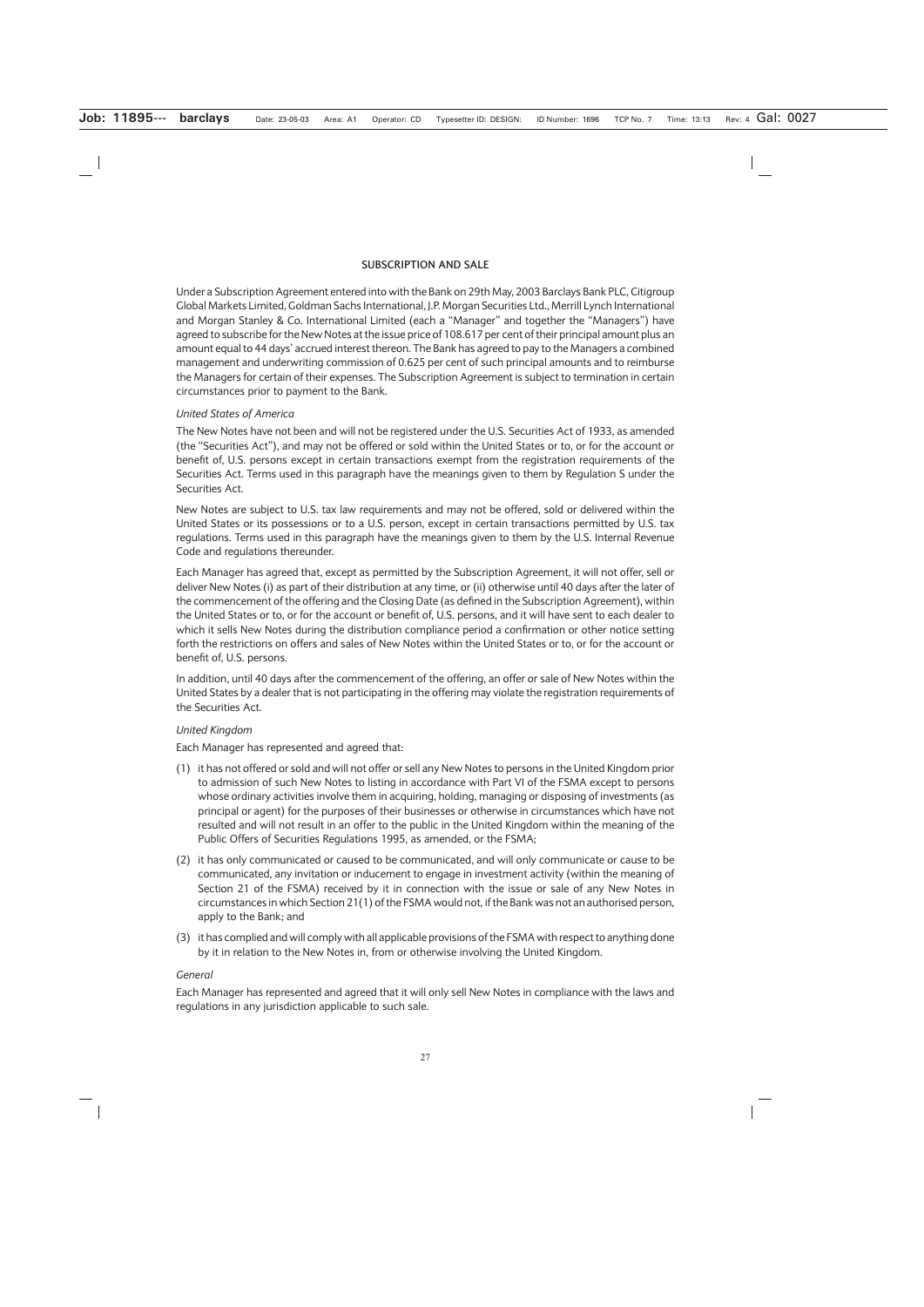#### **GENERAL INFORMATION**

- 1. The listing of the New Notes on the Official List will be expressed as a percentage of their principal amount (exclusive of accrued interest). It is expected that admission of the New Notes to the Official List and to trading on the London Stock Exchange's market for listed securities will be granted on 3rd June, 2003 subject only to the issue of the Temporary Global Note. If the Temporary Global Note is not issued as mentioned in this document, the issue of the New Notes may be cancelled. Prior to official listing, however, dealings in New Notes will be permitted by the London Stock Exchange in accordance with its rules.
- 2. The New Notes have been accepted for clearance through the Euroclear and Clearstream, Luxembourg systems with a Common Code of 16875856. The ISIN code for the New Notes is XS0168758562. Pending delivery of the New Notes in a definitive form, a record of transactions in the New Notes will be kept by Clearstream, Luxembourg and/or Euroclear. From and including the Exchange Date, which is expected to be 14th July, 2003, the Notes will have a Common Code of 14587551 and an ISIN Code of XS0145875513.
- 3. All New Notes, Coupons and talons will carry a legend to the following effect: "Any United States person who holds this obligation will be subject to limitations under the United States income tax laws, including the limitations provided in sections 165(j) and 1287(a) of the Internal Revenue Code". The sections referred to in such legend provide that United States persons, with certain exceptions, will not be entitled to deduct any loss, and will not be entitled to capital gains treatment with respect to any gain, realised on any sale, exchange or redemption of a New Note, Coupon or talon.
- 4. Proceedings have been brought in the United States against a number of defendants including Barclays following the collapse of Enron. In each case the claims are against groups of defendants and it is not possible to estimate Barclays' possible loss, if any, in relation to them. Barclays considers the claims against it to be without merit and is defending them vigorously. Barclays does not expect the ultimate resolution of the Enron related claims to have a significant adverse effect on the financial position or profitability of the Group.

No member of the Group is or has been involved in any legal or arbitration proceedings which may have, or have had during the twelve months preceding the date of this document, a significant effect on the Group's financial position nor, so far as the Bank is aware, are any such proceedings pending or threatened.

- 5. Save as otherwise disclosed herein, there has been no significant change in the financial or trading position of the Bank or the Group since 31st December, 2002 and there has been no material adverse change in the financial position or prospects of the Bank or the Group since 31st December, 2002.
- 6. No optional redemption or purchase by the Bank or any of its subsidiaries for cancellation of the New Notes will be made by the Bank without the prior consent of the Financial Services Authority.
- 7. The information contained in this document does not constitute statutory accounts (within the meaning of section 240 of the Companies Act 1985 (the "Companies Act")). The annual consolidated accounts of the Bank and its subsidiaries for the year ended 31st December, 2002 have been audited by PricewaterhouseCoopers LLP, chartered accountants and registered auditors, and the two years ended 31st December, 2001 and 31st December, 2000 have been audited by PricewaterhouseCoopers, chartered accountants and registered auditors. All three of these accounts contained unqualified audit reports under Section 235 of the Companies Act. Copies of such statutory accounts have been delivered to the Registrar of Companies in England and Wales in accordance with Section 242 of the Companies Act. The report of PricewaterhouseCoopers LLP dated 12th February, 2003 in respect of the Bank and its subsidiaries for the year ended 31st December, 2002 states that the report, including the opinion, has been prepared for and only for the members of the Bank, as a body in accordance with Section 235 of the Companies Act 1985 and for no other purpose, and that PricewaterhouseCoopers LLP did not, in giving their opinion, accept or assume responsibility for any other purpose or to any other person to whom the report is shown or into whose hands the report may come save where expressely agreed by PricewaterhouseCoopers LLP's prior consent in writing.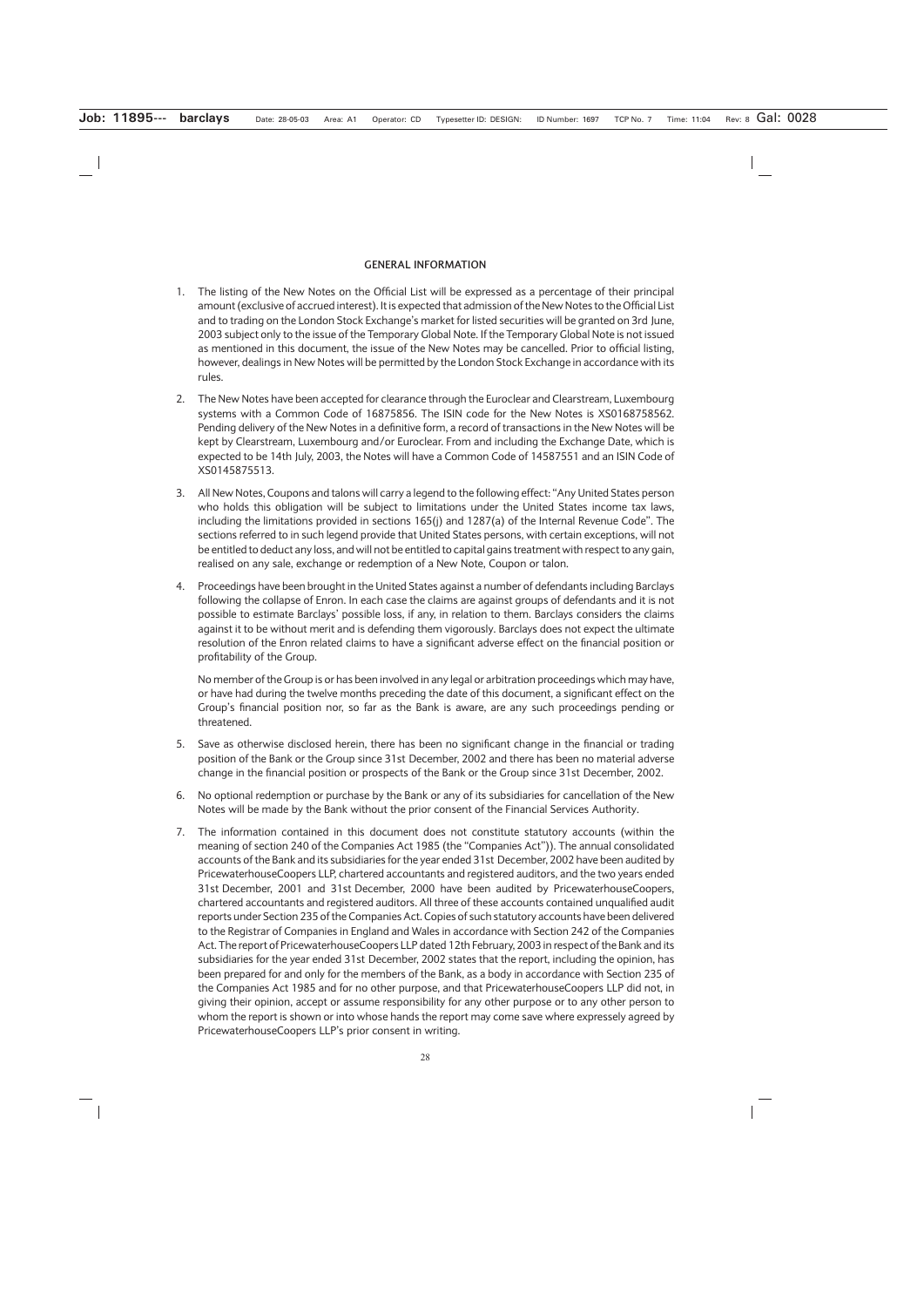- 8. Copies of the following documents will be available for inspection during usual business hours on any weekday (Saturdays and public holidays excepted) at the office of the legal Adviser to the Bank, Lovells, currently at Atlantic House, Holborn Viaduct, London, EC1A 2FG and at the office of the Principal Paying Agent, currently at One Canada Square, London E14 5AL for a period of 14 days from the date hereof:
	- (i) the Memorandum and Articles of Association of the Bank;
	- (ii) the Annual Report and Accounts of the Bank and its subsidiaries for the years ended 31st December, 2001 and 2002;
	- (iii) the Subscription Agreement;
	- (iv) the principal Trust Deed dated 2nd July, 1985 constituting the Series 1 Notes (as defined in the Conditions of the Notes), the First Supplemental Trust Deed dated 14th February, 1986 and the Second Supplemental Trust Deed dated 4th September, 1989 together constituting the Series 2 Notes (as defined in the Conditions of the Notes), the Third Supplemental Trust Deed dated 16th October, 1989 constituting the Series 3 Notes (as defined in the Conditions of the Notes), the Fourth Supplemental Trust Deed dated 28th September, 1990 modifying the provisions of the First Supplemental Trust Deed and the Second Supplemental Trust Deed, the Fifth Supplemental Trust Deed dated 12th May, 1993 and the Sixth Supplemental Trust Deed dated 25th June, 1993 together constituting the 9.875 per cent Notes (as defined in the Conditions of the Notes), the Seventh Supplemental Trust Deed dated 11th October, 1993 constituting the Permanent Capital Bonds (as defined in the Conditions of the Notes), the Eighth Supplemental Trust Deed dated 20th October, 1993 constituting the 7.875 per cent Notes (as defined in the Conditions of the Notes), the Ninth Supplemental Trust Deed dated 7th July, 1997 constituting the 6.5 per cent Notes (as defined in the Conditions of the Notes), the Tenth Supplemental Trust Deed dated 27th February, 1998 constituting the 5.03 per cent Notes (as defined in the Conditions of the Notes), the Eleventh Supplemental Trust Deed dated 29th May, 1998 constituting the 5 per cent Notes (as defined in the Conditions of the Notes), the Twelfth Supplemental Trust Deed dated 24th October, 2000 and the Fourteenth Supplemental Trust Deed dated 21st May, 2001 together constituting the 7.125 per cent Notes (as defined in the Conditions of the Notes), the Thirteenth Supplemental Trust Deed dated 27th November, 2000 and the Fifteenth Supplemental Trust Deed dated 21st May, 2001 together constituting the 6.875 per cent Notes (as defined in the Conditions of the Notes), the Sixteenth Supplemental Trust Deed dated 19th April, 2002 constituting the Existing Notes, the Seventeenth Supplemental Trust Deed dated 19th April, 2002 and the Eighteenth Supplemental Trust Deed dated 10th March, 2003 together constituting the 6.375 per cent Notes;
	- (v) a draft, subject to amendment, of the Nineteenth Supplemental Trust Deed to constitute the New Notes, including the forms of New Notes, Coupons and talons;
	- (vi) a draft, subject to amendment, of the agency agreement in relation to the New Notes; and
	- (vii) the agency agreement dated 19th April, 2002 in relation to the Existing Notes.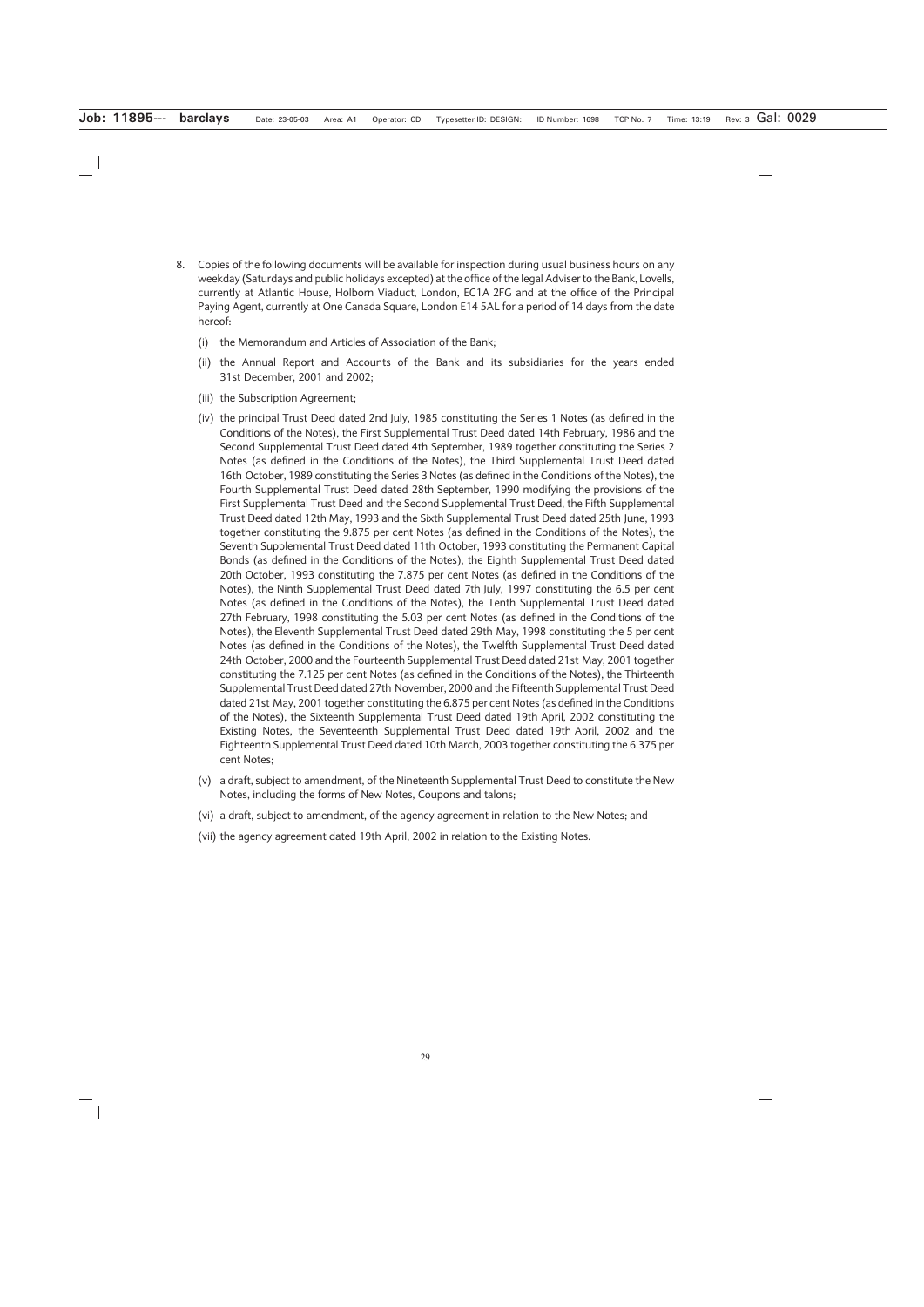#### **SECRETARY AND REGISTERED OFFICE OF THE BANK L. Dickinson** 54 Lombard Street London EC3P 3AH

# **TRUSTEE FOR THE NOTEHOLDERS Phoenix Assurance Public Limited Company**

c/o its attorney Capita Trust Company Limited Guildhall House 81/87 Gresham Street London EC2V 7QE

### **AUDITORS OF THE BANK**

**PricewaterhouseCoopers LLP** Chartered Accountants and Registered Auditors Southwark Towers 32 London Bridge Street London SE1 9SY

#### **LEGAL ADVISERS**

**Lovells** Atlantic House Holborn Viaduct London EC1A 2FG

*To the Bank To the Managers To the Trustee* **Linklaters** One Silk Street London EC2Y 8HQ

**Allen & Overy** One New Change London EC4M 9QQ

### **PRINCIPAL PAYING AGENT AND AGENT BANK The Bank of New York** One Canada Square London E14 5AL

**PAYING AGENT The Bank of New York** Avenue des Arts, 35 Kunstlaan B-1040 Brussels Belgium

#### **AUTHORISED ADVISER Barclays Capital** 5 The North Colonnade Canary Wharf London E14 4BB